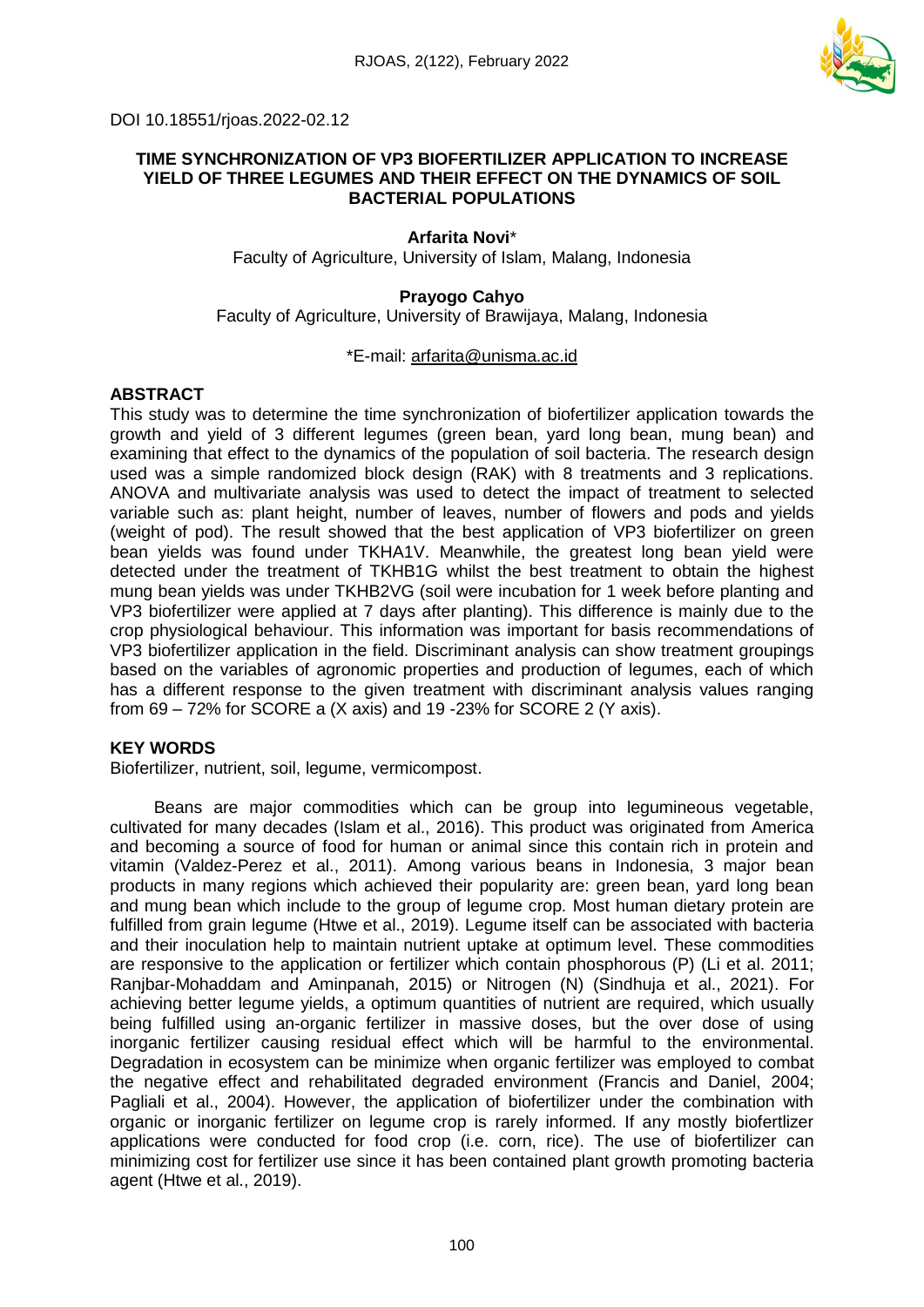

Biofertilizer is commonly used as an alternative or complementary to chemical fertilizers to increase soil fertility and crop production (Mukhlis and Lestari, 2013; Peter and Satish, 2015). Biofertilizer itself is a substance that contains living microorganisms, which have ability to make nutrients available to plants through biological processes (Hegde et al., 1999; Vessy, 2003). The advantage of using biofertilizers in crop cultivation is that it can increase efficiency of fertilization to increase production yields of a plant and the agricultural system can be sustainable, also increase soil fertility and soil and plant health (Shen, 1997) and could absorb Nitrogen from the atmosphere (Chen, 2006). In the application of biofertilizers, farmers usually apply it together with compost intended to enrich the availability of nutrients for plants so that plants can absorb nutrients needed for plant growth and can increase crop yields (Saraswati et al., 2014). In addition, compost is also a source of energy and nutrients for microbes in the soil for the decomposition process to produce humus that can improve physical, chemical and biological properties of the soil (Setyorini et al., 2006). Improvement of soil physical properties includes soil structure, which can increase soil micro and macro pores so that groundwater absorption and air movement (aeration) in the soil become better. With the physical improvement of soil, plants can easily absorb nutrients available in the soil so that it helps the growth process and increases crop yields (Fawzy et al., 2012; Zafar et al., 2011).

This study was to determine the time synchronization of VP3 biofertilizer (made from extracted vermicompost combine with selected bacteria) application which had been formulated by Arfarita et al., (2019b) and then tested in a greenhouse with compost. The VP3 biofertilizer formulation contains soil bacteria, including *Bacillus licheniformis* as N-free fixation (Arfarita et al., 2019a), *Pantoea ananatis* (Arfarita et al., 2017) as P-solubilizing bacteria and *Pseudomonas plecoglossida* as exopolysachcharaide-producing bacteria (Arfarita et al., 2016b) which has been formulated with a vermiwash carrier. According to Musnamar (2003), the application of biofertilizer with vermiwash greatly affects fresh weight and affects plant length. This shows that liquid formulation of biofertilizer made from vermiwash carrier is not only able to improve soil fertility, but also provides additional growth hormones and nutrients that make root and stem vigor of plants stronger and help plant growth and yields to be better. This study was tested on the yield potential of 3 legumes (green beans, yard long beans and green beans) and observed the population dynamics of soil bacteria as indicators of soil microbiological fertility. Synchronization of application time was also observed in this study, because several studies showed that there were differences in plant response to application time and biofertilizer application period. As reported by Nurhayati (2012), the application of biofertilizer at planting and the interval of application every 20 days did not have a significant effect on the growth of potato plants. However, another study revealed that the application of biofertilzer with three applications resulted in the best number of pods and pod weight compared to the application of 1 and 2 times to soybean plants (Anggriani et al., 2016). It was also reported by Asroh (2010), that the application of biofertilizer with an interval of 2 weeks can increase the growth and production of corn plants. Another study revealed that giving biofertilizer 2 times at the time of planting at age of 21 and 35 days after planting gave the best fresh weight yields for bean plants (Rizgiani et al., 2007). The application of 75 % RDn through inorganic  $+$  25 % RDN through vermicompost + biofertlizer (Rhizobium + PSB) resulted in highest yield on yardlong bean (Sindhuja et al., 2021). Biofertilizer accompanied with 13 kg urea ha $^{-1}$  are the best option to improve mungbean yield (Mondal et al., 2012). Previous finding also described that application of P fertilizer at the rate of 100 kg ha $^{-1}$  along with biofertilizer application was achieved the best yield of green bean (Ranjbar-Mohaddam and Aminpanah, 2015).

This liquid biological fertilizer product has never been applied, so in this study we also observed the population dynamics of soil bacteria in the application of biofertilizer during the growing season in the greenhouse. Sutedjo et al., (1996) stated that the population of soil bacteria is influenced by organic matter content, suitable climatic conditions, types of vegetation and well-available moisture. The type of vegetation determines because plant roots carry out metabolic activities so that they release metabolites called exudates into the soil that can affect microorganisms in the rhizosphere. As stated by Gibson (1981), that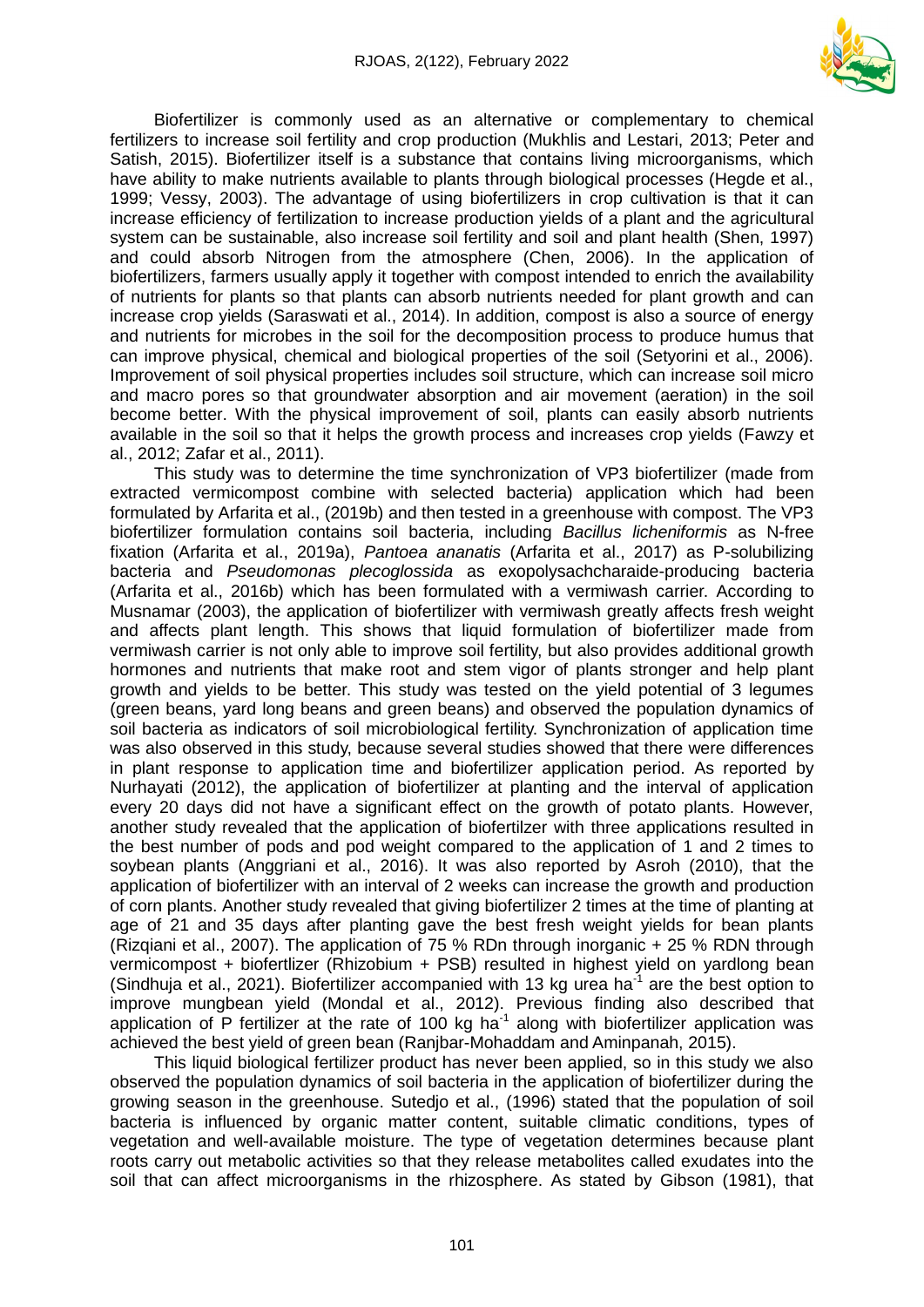

metabolic activity and metabolites released by plants through roots, are determinants of the microbiological state of the soil in the root area of plants. The population of soil bacteria varies because the development of soil bacteria is very dependent on soil conditions (Soepardi, 1983). Therefore, in addition to synchronizing the time of application of the VP3 biofertilizer, this study also observed the dynamics of the population of soil bacteria for 80 days after planting until the generative phase of 3 legumes which were carried out in a composite manner after going through a preliminary test.

#### **METHODS OF RESEARCH**

The research was conducted at greenhouse facilities of Faculty of Agriculture and the Microbiology Laboratory at Integrated Lab of University of Islam Malang. The types of plants used in this study were 3 legume plants, namely beans, long beans and green beans. The research design used was a simple randomized block design (SRD) with 8 treatments which were repeated 3 times to obtain 24 plots. Each plant has a different research plot. Soil nutrient status were determined using composite soil sample to detect Nitrogen content using Kjedahl method, while the determination of soil P and K were using spectrophotometer technique.

The treatments used in this study are described in Table 1. Application of VP3 biofertilizer on bean consisted of several treatments, as follows: TKHA1V (VP3 biofertilizer were applied 7 days before planting + 4 days after planting), TKHA1G (VP3 biofertilizer were applied 7 days before planting + at 31 days after planting), TKHA2VG (VP3 biofertilizer were applied 7 days before planting  $+$  4 days after planting  $+$  31 days after planting), TKHB1V (VP3 biofertilizer were applied at planting + 4 days after planting), TKHB1G (VP3 biofertilizer were applied at planting + 31 days after planting), TKHB2VG (VP3 biofertilizer were applied at planting  $+$  4 days after planting  $+$  31 days after planting). In long beans, the treatments were TKHA1V (VP3 biofertilizer were applied 7 days before planting + 7 days after planting), TKHA1G (VP3 biofertilizer were applied 7 days before planting + 32 days after planting), TKHA2VG (VP3 biofertilizer were applied 7 days before planting + 7 days after planting + 32 days after planting) , TKHB1V (VP3 biofertilizer were applied at planting + 7 days after planting), TKHB1G (VP3 biofertilizer were applied at planting + 32 days after planting), TKHB2VG (VP3 bioferrtliser were applied at planting + 7 days after planting + 32 days after planting). For green beans, treatment as follow: TKHA1V (VP3 biofertilizer was applied 7 days before planting + 7 days after planting), TKHA1G (VP3 biofertilizer were applied 7 days before planting + 30 days after planting), TKHA2VG (VP3 biofertilizer were applied 7 days before planting + 7 days after planting + 30 days after planting), TKHB1V (VP3 biofertilizer were applied at planting + 7 days after planting), TKHB1G (VP3 biofertilizer were applied at planting + 30 days after planting, TKHB2VG (VP3 biofertilizer were applied at planting + 7 days after planting + 30 days after planting).

| No. | Code          | Treatments                                                                                                          |
|-----|---------------|---------------------------------------------------------------------------------------------------------------------|
|     | ΤВ            | Control                                                                                                             |
|     | ТK            | Compost                                                                                                             |
| З   | <b>TKHA1V</b> | Compost + 2 times application of VP3 biofertilizer (7 days before planting + vegetative phase)                      |
| 4   | TKHA1G        | Compost + 2 times application of VP3 biofertilizer (7 days before planting + generative phase)                      |
| 5   | TKHA2VG       | Compost + 3 times application of VP3 biofertilizer (7 days before planting + vegetative phase +<br>generative phase |
| 6   | TKHB1V        | Compost + 2 times application of VP3 biofertilizer (at planting + vegetative phase)                                 |
|     | TKHB1G        | Compost +2 times application of VP3 biofertilizer (at planting + generative phase)                                  |
| 8   | TKHB2VG       | Compost + 3 times application of VP3 biofertilizer (at planting + vegetative phase + generative<br>phase)           |

Table 1 – Treatments for three legumes and the codes

The vegetative phase of green beans was at 7 days after planting and the generative phase was at 34 days after planting (BALITAS, 2013). The vegetative phase of long yard bean plants is 10 days after planting and the generative phase is 35 days after planting in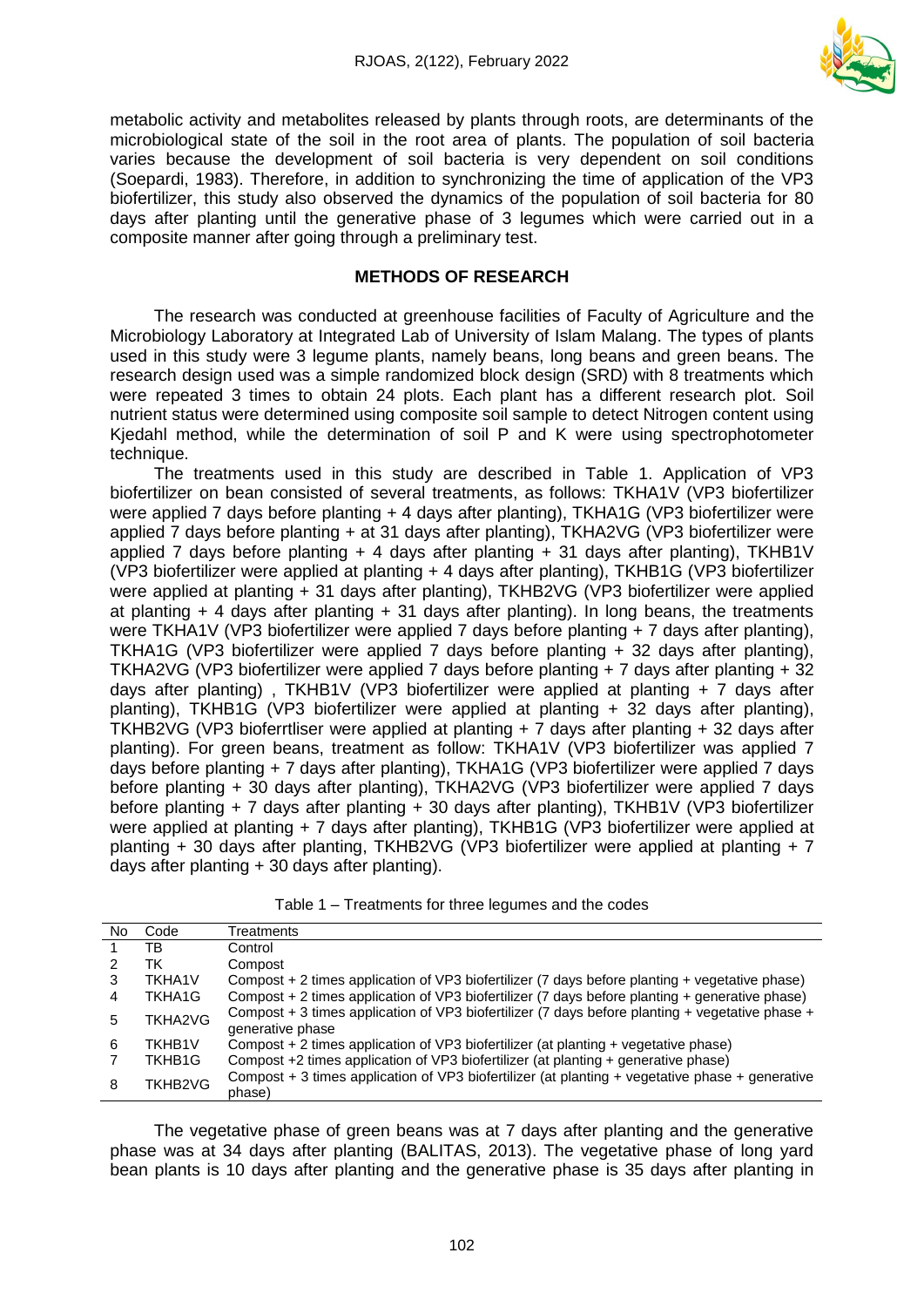

long yard beans (Haryanto, 2007). For mung bean, the vegetative phase is 10 days after planting and the generative phase is 33 days after planting (BALITKABI, 2016). Parameters which were detected described in Table 2.

| Aspect   | Variable                              | Methods                                                                                                                                                                 |  |  |  |  |
|----------|---------------------------------------|-------------------------------------------------------------------------------------------------------------------------------------------------------------------------|--|--|--|--|
|          | Number of leaves                      | calculated from leaves that have fully opened per plant (strands)                                                                                                       |  |  |  |  |
|          | Plant height                          | measured from the base of the stem on the ground to the point of growth of<br>the main stem of the plant (cm)                                                           |  |  |  |  |
|          | Amount of Flowers                     | calculated from the time the first flower appears until the plant no longer<br>produces flowers. Flowers that are counted are flowers that have fully<br>bloomed (buds) |  |  |  |  |
| Agronomy | Percentage of<br>flowers into pods    | calculated from the number of pods formed in one plant divided by the<br>number of flowers formed then multiplied by 100% (%)                                           |  |  |  |  |
|          | Amount of pods                        | calculated from the number of pods harvested (fruit)                                                                                                                    |  |  |  |  |
|          | Pod weight                            | calculated from the weight of the harvested pods (grams) on beans and long<br>beans                                                                                     |  |  |  |  |
|          | Seed weight                           | calculated from the weight of harvested pods (grams) on green bean plants                                                                                               |  |  |  |  |
| Soil     | Soil bacterial<br>population dynamics | Total Plate Count (log cfu/gram) on PCA medium                                                                                                                          |  |  |  |  |
|          | Soil N                                | Total soil N using Kjeldhal                                                                                                                                             |  |  |  |  |
|          | Soil P and K                          | Spectrofotometer                                                                                                                                                        |  |  |  |  |

|  |  | Table 2 – Variable of legume to be measured and method |
|--|--|--------------------------------------------------------|
|  |  |                                                        |
|  |  |                                                        |

The planting medium was soil free of inorganic fertilizers which was then mixed with compost. Each polybag contained 8 kg of soil and 80 grams of compost then mixed evenly. Meanwhile, the application of VP3 biofertilizer with an incubation period was carried out by mixing the VP3 biofertilizer with water according to the dose, then sprinkled on a mixture of soil and compost, stirred evenly, covered with black plastic for 1 week, after that it was put into a polybag.

The grren bean seeds used were "Lebat 3" variety, the long beans were "Kanton Tavi" variety and the mung beans were Vima 1. Prior to planting, the seeds of all plants were pretreated with fungicides to prevent fungal infections. Before planting, the soil media in polybags must be watered with water until it was saturated and wait until the water in the planting media was absorbed until field capacity. Each polybag was planted with 5 seeds of chickpeas/beans/beans and after growing, each polybag was left with the 2 best plants. Plant maintenance was watering regularly by looking at the condition of soil moisture in polybags. At the beginning of growth, watering was done more often because the roots of the plant are still shallow. During the pod filling period, the plants need sufficient water and were stopped when the pods were fully formed. Watering requires 250 ml of water per polybag in the early growth phase and 500 ml/polybag in the productive phase. And for weeding was done if there are weeds that grow in polybags and interfere with plant growth.

The dynamics of the total population of soil bacteria were observed using spread plate method obtained from a series of 10 g soil sample dilutions with 90 mL of 0.05% peptone mixed for 5 minutes. The resulting spread plate was then incubated in an incubator for 24 hours and bacterial colony that had grown on the media were calculated as Total Plate Count (log cfu/gram).

Plant height was measured using tape measure, started from the soil surface to the apical meristem point, whilst the number of leaves and flower were counted manually using hand counter. The yield were collected after harvesting period of each crop were achieved.

Harvesting of green bean to measure the yield was conducted when the young pods were whitish green, straight in shape, sweet and crunchy in taste, 20 cm long, 0.8 cm wide, the pod skin texture was smooth, and the weight per pod was about 8-10 grams. Long beans harvesting was carried out if the pod size was around 20 cm; the pod maturity level was relatively young, appearance of the seeds does not stand out, fresh green and still solid. Mung bean yield were collected when the pods were dark brown or black. Crop yield was randomly selected from the population by destructive sampling. The weight of crop yields was measured using digital balance.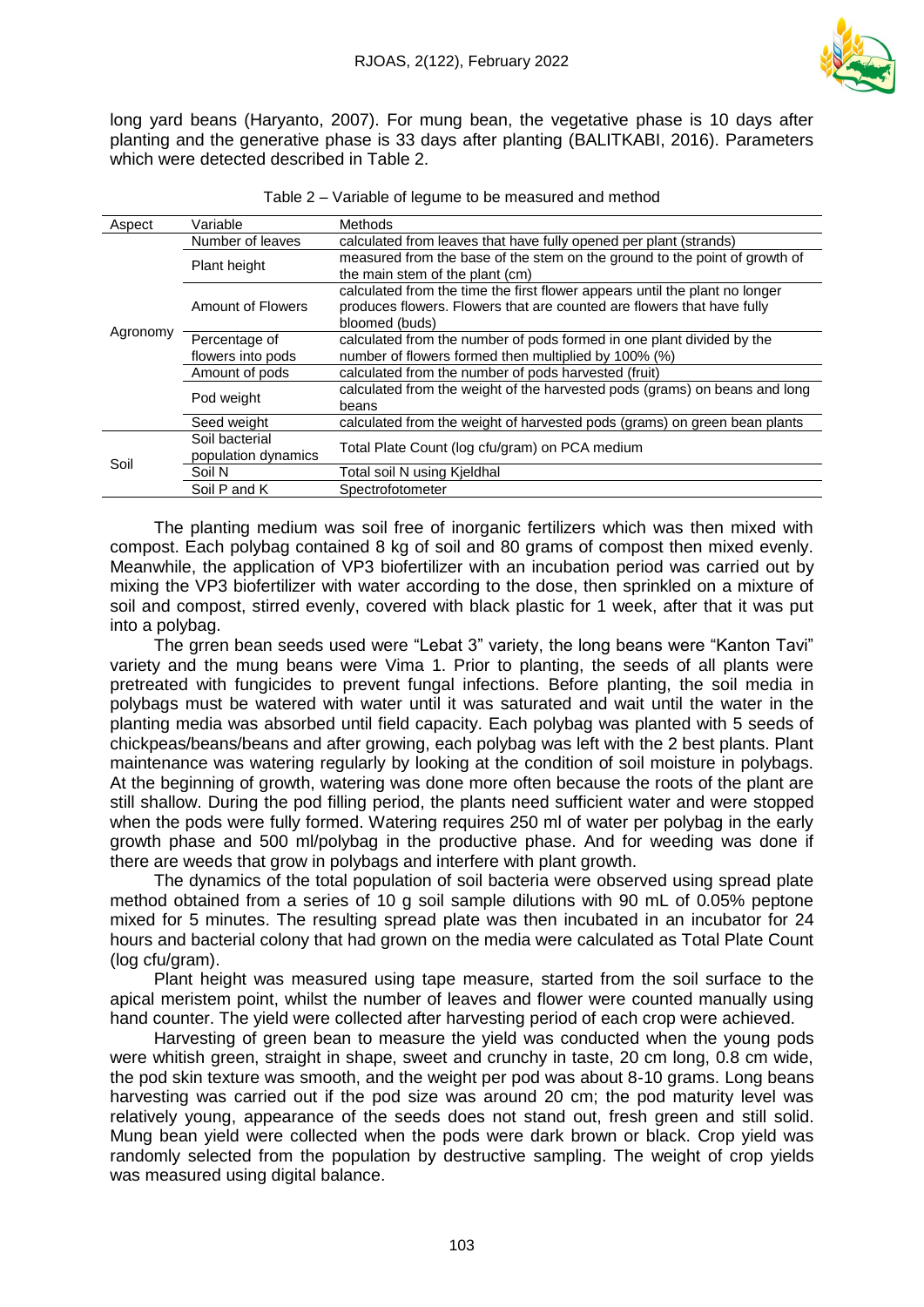

Statistical analysis was employed ANOVA approaches with the F-test at level of 5% and it was completed with LSD test under the software of GenStat version 18.00. Multivariate analyses were used to cluster the treatment based on selected variable/parameter.

### **RESULTS AND DISCUSSION**

Soil chemical properties amongst the treatment were significantly affected by the treatment (P<0.05) (Table 3). It can be seen that treatment of TKHB2VG resulted in the highest soil Nitrogen (N), Phosphorous (P) and Potassium (K) content, which was almost 2 times higher than control. In term of soil N, P and K content, the treatment of TKHB2VG was not significantly different to the treatment of TKHB1G, and TKHA2VG.

|                    |                     | Soil chemical properties |                  |
|--------------------|---------------------|--------------------------|------------------|
| Treatments         | Ν                   | $P_2O_5$                 | K <sub>2</sub> O |
| тв                 | 0.38ab              | 22.54a                   | 35.13 b          |
| ТK                 | 0.30a               | 20.57a                   | 30.34 a          |
| <b>TKHA1V</b>      | 0.41 <sub>b</sub>   | 25.29 <sub>b</sub>       | 40.10c           |
| TKHA1G             | 0.48 <sub>b</sub> c | 26.93 b                  | 40.93c           |
| TKHA2VG            | 0.50c               | 27.40 bc                 | 41.98 c          |
| <b>TKHB1V</b>      | 0.45 <sub>b</sub>   | 26.15 <sub>b</sub>       | 42.38 cd         |
| TKHB <sub>1G</sub> | 0.50c               | 28.67 c                  | 42.81 cd         |
| TKHB2VG            | 0.52c               | 29.54c                   | 43.60c           |

*Note: TB = Control, TK = Compost, TKHA1V = Compost + 2 times application of VP3 biofertilizer (7 days before planting + vegetative phase), TKHA1G = Compost + 2 times application of VP3 biofertilizer (7 days before planting + generative phase), TKHA2VG = Compost + 3 times application of VP3 biofertilizer (7 days before planting + vegetative phase + generative phase, TKHB1V = Compost + 2 times application of VP3 biofertilizer (at planting + vegetative phase), TKHB1G = Compost +2 times application of VP3 biofertilizer (at planting + generative phase), TKHB2VG = Compost + 3 times application of VP3 biofertilizer (at planting + vegetative phase + generative phase). Numbers accompanied by the same letter in the same column show no significant difference in the 5% LSD test.*

Figure 1 showed that soil bacteria population of composite sample from 3 legumes (green bean, long bean, mung bean) were increased up to 20 DAP before it were slighty decreased to form a sigmoid curve at 80<sup>th</sup> DAP. In detail, it was shown in table 9, that indicated the greatest population of soil bacteria at  $80<sup>th</sup>$  DAP was detected under the treatment of TKHB2VG (VP3 biofertilizer were applied at planting + vegetative phase + generative phase) with bacteria population to reach about 11, 5 log CFU/g, whlist the lowest has been observed under the treatment of TK (soil with amended compost only) with total number of bacteria at about 8.82 log CFU/g (Table 4).



Figure 1 – The dynamics of soil bacteria population during 80 days of observation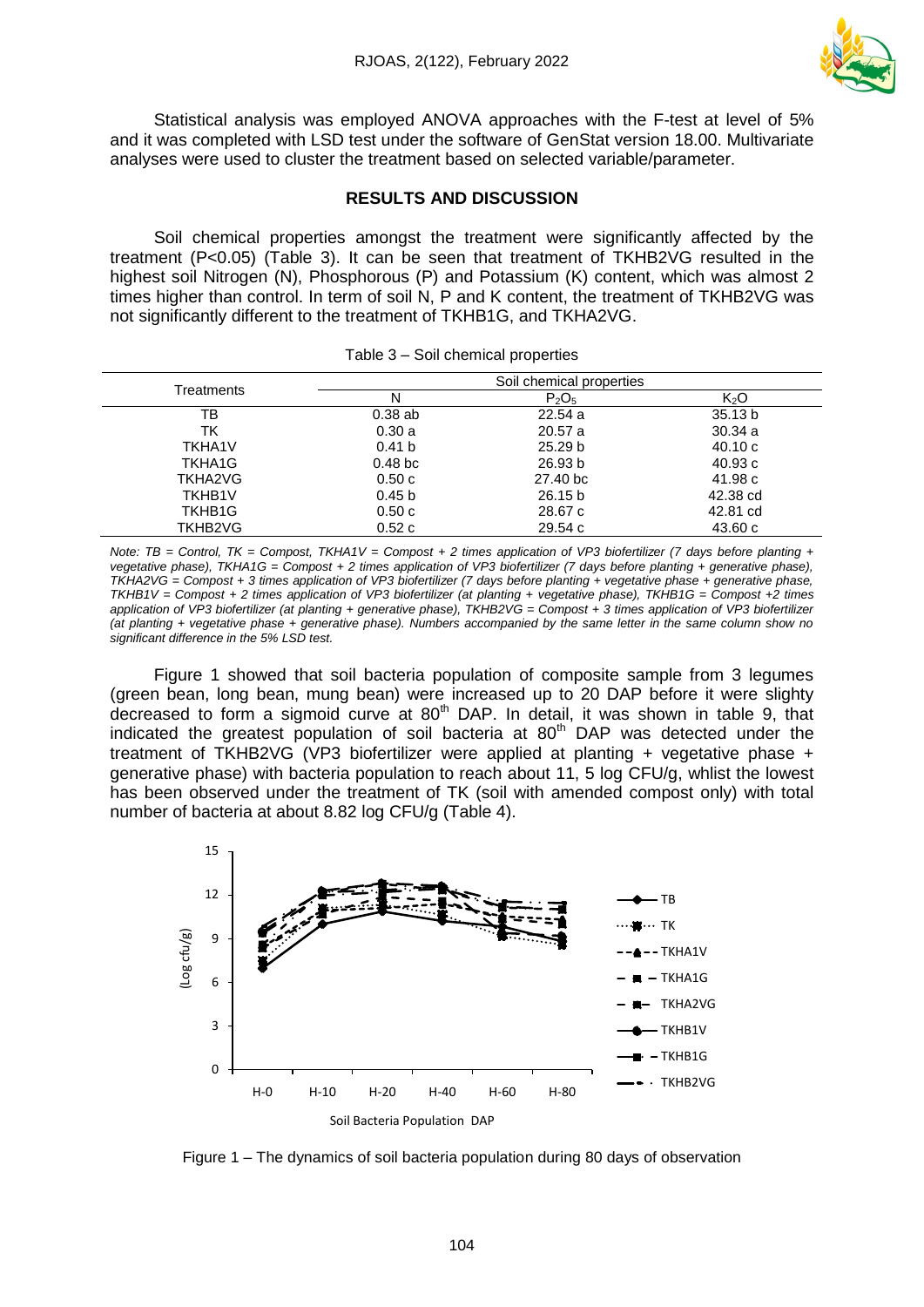

Table 4 – Soil bacteria population in dynamic of 80 days of observation from 3 different legumes

| Treatments         | Soil bacteria population (Log cfu/gram) |            |                    |         |                   |            |  |  |
|--------------------|-----------------------------------------|------------|--------------------|---------|-------------------|------------|--|--|
|                    | 0 DAP                                   | 10 DAP     | 20 DAP             | 40 DAP  | 60 DAP            | 80 DAP     |  |  |
| ТB                 | 6.96 a                                  | 10.00 a    | 10.87a             | 10.22a  | 9.83c             | 8.82 b     |  |  |
| ТK                 | 7.50 b                                  | 11.09 d    | 11.34 bc           | 10.64 b | 9.17a             | 8.60a      |  |  |
| <b>TKHA1V</b>      | 8.45 cd                                 | 10.95c     | $11.11$ ab         | 11.39c  | 10.54 e           | 10.32 e    |  |  |
| TKHA1G             | 8.36c                                   | 10.68 b    | 11.88 cd           | 11.60 d | 10.38 d           | 10.00 d    |  |  |
| <b>TKHA2VG</b>     | 8.60 cde                                | 12.17f     | 12.77 <sub>a</sub> | 12.35 e | 11.14f            | 11.00 $f$  |  |  |
| <b>TKHB1V</b>      | 9.477 fg                                | 12.30 h    | 12.82 $q$          | 12.63 h | 9.39 <sub>b</sub> | 9.30c      |  |  |
| TKHB <sub>1G</sub> | 9.369 ef                                | 11.97 e    | 12.20 de           | 12.44f  | 11.21 $g$         | 11.01 $fg$ |  |  |
| TKHB2VG            | $9.845$ q                               | $12.20$ fa | 12.33 ef           | 12.60 g | 11.55 h           | 11.44 h    |  |  |
| LSD <sub>5%</sub>  | 0.407                                   | 0.039      | 0.378              | 0.027   | 0.061             | 0.149      |  |  |

*Note: TB = Control, TK = Compost, TKHA1V = Compost + 2 times application of VP3 biofertilizer (7 days before planting + vegetative phase), TKHA1G = Compost + 2 times application of VP3 biofertilizer (7 days before planting + generative phase), TKHA2VG = Compost + 3 times application of VP3 biofertilizer (7 days before planting + vegetative phase + generative phase, TKHB1V = Compost + 2 times application of VP3 biofertilizer (at planting + vegetative phase), TKHB1G = Compost +2 times application of VP3 biofertilizer (at planting + generative phase), TKHB2VG = Compost + 3 times application of VP3 biofertilizer (at planting + vegetative phase + generative phase). Numbers accompanied by the same letter in the same column show no significant difference in the 5% LSD test.*

VP3 biofertilizer used in this experiment for all treatment, except for TB and TK, contained 3 functional bacteria, which are: free nitrogen fixing (Arfarita et al., 2019a), phosphate solubilizing bacteria (Arfarita et al., 2017) and exopolysaccharide-producing bacteria (Arfarita et al., 2017, Arfarita et al., 2016b).

At the beginning of the application (0 DAP) of VP3 biofertilizer into the soil, bacteria was positioned at the process of adaptation in the new environment when it were placed to soil. At the 20<sup>th</sup> DAP, the population of soil bacteria was positioned at the peak phase (exponential phase). In this phase, soil bacteria have a high population due to the addition of compost and the addition of VP3 biofertilizer application which is used as an energy source for the formation of new cells and for reproduction has been decomposed. (Parwanayoni, 2008). At the  $40<sup>th</sup>$  and  $60<sup>th</sup>$  DAP, the populations of soil bacteria were in the stationary phase before it was slightly decreased compare to those value at the peak phase. At the  $80<sup>th</sup>$  DAP, the population of soil bacteria was reached at the stationary phase but had not yet reached the death phase because at that time watering was still being carried out so that the water content in the soil was sufficiently for supporting soil bacteria colony. In addition, the possibility of root exudates from legumes that can stimulate the growth of soil bacteria and the canopy of plants that can maintain soil moisture (Parwanayoni, 2008).

Previously, synergistic effect or organic, inorganic and biofertilizer on soil microbial activity in rhizospheric soil of green pea has been reported by Kaur et al., (2017). The result shown that less than 60 days after the treatment of inorganic fertilizer  $+$  farm yard manure  $+$ biofertilizer resulted in the total bacterial count to about 150 x 10<sup>7</sup> CFU g<sup>-1</sup> soil. The releasing nutrient from manure along with the production of phytohormone supported microflora growth and populations (Kaur et al., 2017). The population of soil bacteria under the application of organic and bio fertilizer in black pepper reported to be enriched significantly and reached the highest population when the treatment was carried out using the treatment of applying 10 kg farm yard manure + 50 g Azospririlium + 50 g phospobacteria + 200 g VAM. This treatment obtained the total population of bacteria to be about 19.54 to 26.44 CFU  $g^{-1}$  at flowering and harvesting stage which was higher than control or other treatment (Ravanachandar and Lakshmanan, 2019). In addition, the use of biofertilizer could promote an increasing of bacterial population to about 576 x 10<sup>5</sup> CFU/ g soil under the treatment of soil which was inoculated with Azospirilium and POME (Palm Oli Mill Effluent), which was a slightly higher than soil which was inoculated with *Azotobacter* and POME, resulted in the total bacterial population to about 573 x  $10^5$  CFU/g soil (Suliasih and Widawati, 2018). It has been suspected that consortium phosphorous solubilizing bacteria and other species or under the addition of biofertilizer which combined with other organic or inorganic fertilizer was a better option to increase soil biota population and growth (Awathy et al., 2017; Kuntal das et al., 2007; Suliasih and Widawati, 2018). The addition of organic material could provide adequate nutrients to soil which could be consumed by soil microbe (Muzaffar et al., 2013).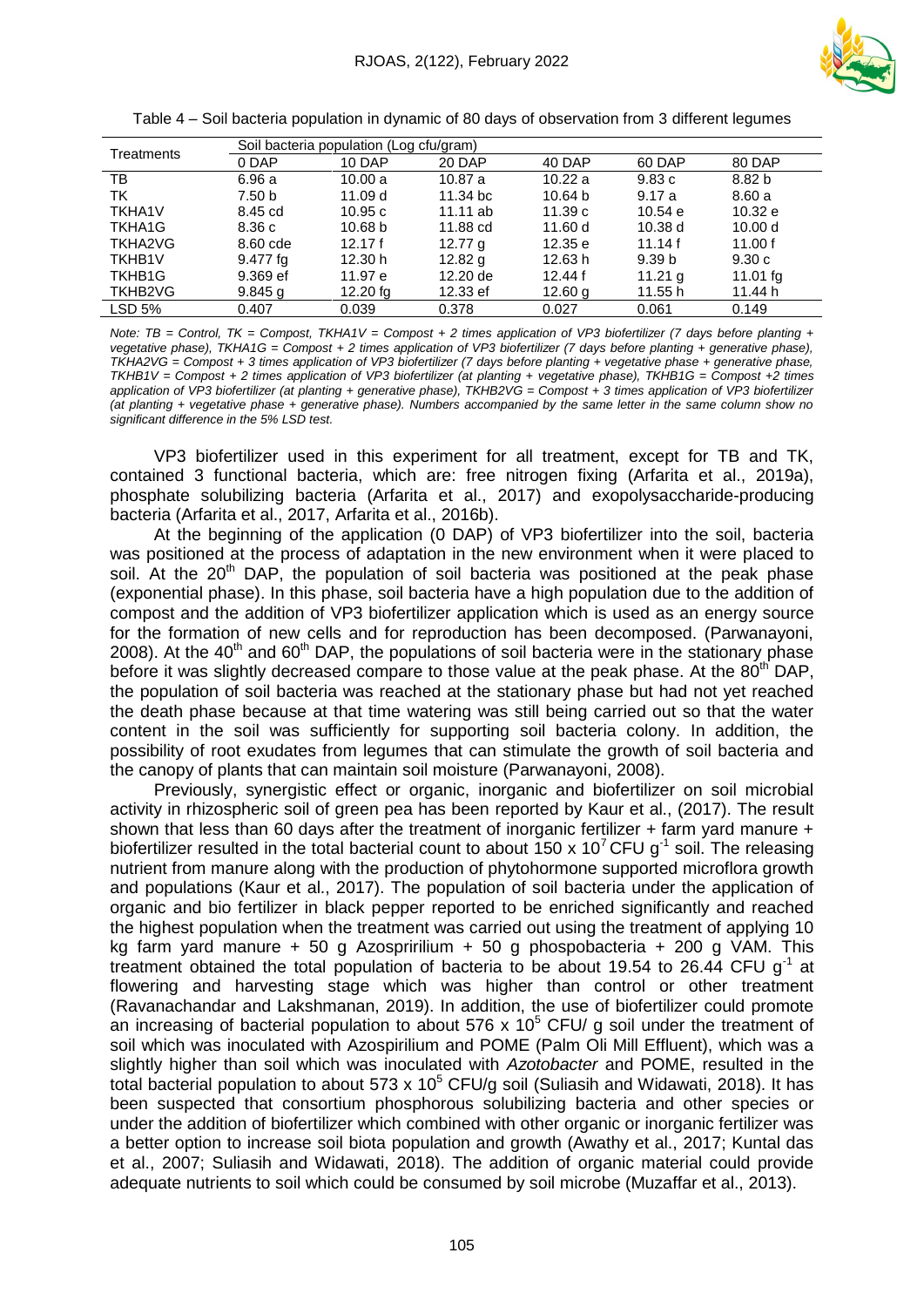

The results of ANOVA showed that treatment affected plant height (P<0.05) (Table 5). In term of green bean height, the greatest height at 56 DAP was obtained under the treatment of TKHA1V which was used the treatment of VP3 biofertilizer were applied 7 days before planting + 4 days after planting. This treatment was not significantly different to the treatment of TKHB1G, whereas VP3 biofertilizer were applied at the day of planting and 30 days after planting. In term of long yard bean, the treatment only gave a significant effect (P<0,05) to plant height up to 42 DAP. After this period there was no significant different among the treats was detected. The effect of treatment to long yard bean height green bean resulted in the greatest height at the treatment of TKHA1G, even though this was not significantly different to other treatment except with the treatment of TB, TK and TKHB1G. The treatment of TKHA2VG treatment were found to be the greatest plant height at 56 DAP with the application of VP3 biofertilizer were applied 7 days before planting + 7 days after planting + 30 days after planting This treatment was not significantly different to the treatment of TKHB2VG, detected at 56 DAP (Table 5).

|               |                |                |           |           | average of plant height (cm) |          | (DAP)     |           |          |
|---------------|----------------|----------------|-----------|-----------|------------------------------|----------|-----------|-----------|----------|
| Plant         | Treatments     | $\overline{7}$ | 14        | 21        | 28                           | 35       | 42        | 49        | 56       |
|               | ТB             | 12.067 e       | 16.00 ab  | 76.67 ef  | 112.00 c                     | 127.0 bc | 143.0 abc | 143.0 a   | 155.7 ab |
|               | TK             | 9.733 cde      | 16.33 ab  | 64.50 cd  | 96.13 ab                     | 108.5a   | 158.3 bc  | 165.0 ab  | 169.7 cd |
|               | <b>TKHA1V</b>  | 9.500 bcd      | 15.67 ab  | 79.37 f   | 110.30 bc                    | 144.9 с  | 161.7 c   | 164.7 ab  | 172.0 d  |
| Green         | TKHA1G         | 6.733 a        | 13.33 a   | 56.67 bcd | 90.77 a                      | 107.9 a  | 133.7 ab  | 143.0 a   | 148.3 a  |
| beans         | TKHA2VG        | 8.667 abc      | 14.17 a   | 54.33 abc | 96.83 ab                     | 118.8 ab | 149.7 abc | 156.0 ab  | 170.0 cd |
|               | TKHB1V         | 11.600 de      | 20.83 c   | 66.67 de  | 92.97 a                      | 107.9 a  | 129.0 a   | 144.0 a   | 159.3 bc |
|               | TKHB1G         | 7.300 ab       | 13.33 a   | 43.83 a   | 93.83 a                      | 114.2 ab | 162.3 c   | 169.3 b   | 175.3 d  |
|               | TKHB2VG        | 7.333 ab       | 11.50a    | 46.67 ab  | 103.33 abc                   | 118.7 ab | 138.3 abc | 143.7 a   | 161.0 bc |
|               | LSD 5%         | 2.33           | 3.17      | 11.39     | 14.59                        | 18.25    | 24.86     | 24.70     | 10.95    |
|               | ТB             | 10.97 b        | 21.33 ab  | 28.67 a   | 66.00 ab                     | 99.3 a   | 116.7 ab  | 126.7 a   | 145.7 a  |
|               | ТK             | 12.53 bc       | 20.67 a   | 40.33 b   | 71.50 ab                     | 94.3 a   | 103.0a    | 124.7 a   | 129.7 a  |
| Yard          | TKHA1V         | 13.60c         | 23.63 c   | 61.33 c   | 83.80 c                      | 113.5 ab | 125.7 abc | 117.3a    | 133.3 a  |
|               | TKHA1G         | 11.63 b        | 23.17 bc  | 58.83 c   | 111.73 d                     | 140.3 c  | 151.67 c  | 143.3 a   | 143.8 a  |
| long<br>beans | <b>TKHA2VG</b> | 13.83 c        | 21.93 abc | 39.13 b   | 105.33 d                     | 123.7 bc | 138.0 bc  | 141.0 a   | 140.7 a  |
|               | TKHB1V         | 11.90 b        | 22.87 bc  | 52.73 c   | 101.57 d                     | 128.3 bc | 138.0 bc  | 145.5 a   | 143.7 a  |
|               | TKHB1G         | 11.77 b        | 23.17 bc  | 55.80 c   | 75.50 bc                     | 109.3 ab | 122.0 ab  | 123.7 a   | 124.3 a  |
|               | TKHB2VG        | 8.87 a         | 21.20 ab  | 27.90 a   | 62.33 a                      | 111.3 ab | 130.3 abc | 131.5 a   | 126.3 a  |
|               | LSD 5%         | 1.68           | 2.126     | 9.48      | 12.01                        | 22.32    | 28.37     | 34.64     | 31.05    |
|               | TB             | 7.433 a        | 14.83 a   | 21.67 a   | 27.83 ab                     | 33.00 ab | 39.40 bc  | 44.07 bc  | 48.33 bc |
|               | TK             | 9.000 bcd      | 15.50 abc | 23.77 b   | 28.57 bcd                    | 31.63a   | 38.73 ab  | 44.33 bc  | 48.43 bc |
|               | <b>TKHA1V</b>  | 9.833 d        | 16.33 c   | 24.33 b   | 29.00 d                      | 34.40 c  | 39.00 abc | 43.20 ab  | 48.10 b  |
| Mung          | TKHA1G         | 10.167 d       | 15.17 ab  | 23.97 b   | 27.87 abc                    | 34.17 bc | 38.23 a   | 42.17 a   | 46.87 a  |
| beans         | TKHA2VG        | 9.333 cd       | 15.83 abc | 25.73 c   | 28.83 cd                     | 34.67 c  | 40.90 d   | 45.00c    | 49.60 d  |
|               | <b>TKHB1V</b>  | 8.000 ab       | 15.50 abc | 23.40 b   | 27.17 a                      | 34.33 bc | 38.33 ab  | 43.67 abc | 48.07 b  |
|               | TKHB1G         | 8.400 abc      | 15.83 abc | 23.67 b   | 27.83 ab                     | 34.33 bc | 39.17 abc | 43.67 abc | 47.93 b  |
|               | TKHB2VG        | 8.400 abc      | 16.00 bc  | 24.00 b   | 28.90 d                      | 34.67 c  | 40.03 cd  | 45.10 c   | 49.20 cd |
|               | <b>LSD 5%</b>  | 1.29           | 1.13      | 1.31      | 0.98                         | 1.39     | 1.16      | 1.66      | 0.94     |

Table 5 – Plant height of 3 legumes (green beans, yard long beans and mung beans)

*Note: TB = Control, TK = Compost, TKHA1V = Compost + 2 times application of VP3 biofertilizer (7 days before planting + vegetative phase), TKHA1G = Compost + 2 times application of VP3 biofertilizer (7 days before planting + generative phase), TKHA2VG = Compost + 3 times application of VP3 biofertilizer (7 days before planting + vegetative phase + generative phase, TKHB1V = Compost + 2 times application of VP3 biofertilizer (at planting + vegetative phase), TKHB1G = Compost +2 times application of VP3 biofertilizer (at planting + generative phase), TKHB2VG = Compost + 3 times application of VP3 biofertilizer (at planting + vegetative phase + generative phase). Numbers accompanied by the same letter in the same column show no significant difference in the 5% LSD test.*

Under the treatment of TKHB2VG which was not significantly different to the treatment of TKHB1G, TKHA2VG and TKHA1G, the highest level of sufficiency on soil Nitrogen, Phosphor and Potassium were found. This was the evidence that that highest level of nutrient in soil was be able to support crop growth. This result was in line with the research of Oliver *et al.,* (2014) which stated that nitrogen in sufficient quantities provides good plant growth. Barraclough (1989) added that nitrogen is indispensable for the formation of vegetative parts such as stems, leaves and roots. Phosphorus can increase vegetative growth including plant height (Syamsiyah, 2008). Phosphorus plays a role in increasing phosphate sugar which plays a role in the dark phase reaction in photosynthesis, which will increase the rate of photosynthesis so that the photosynthetic produced, will be allocated for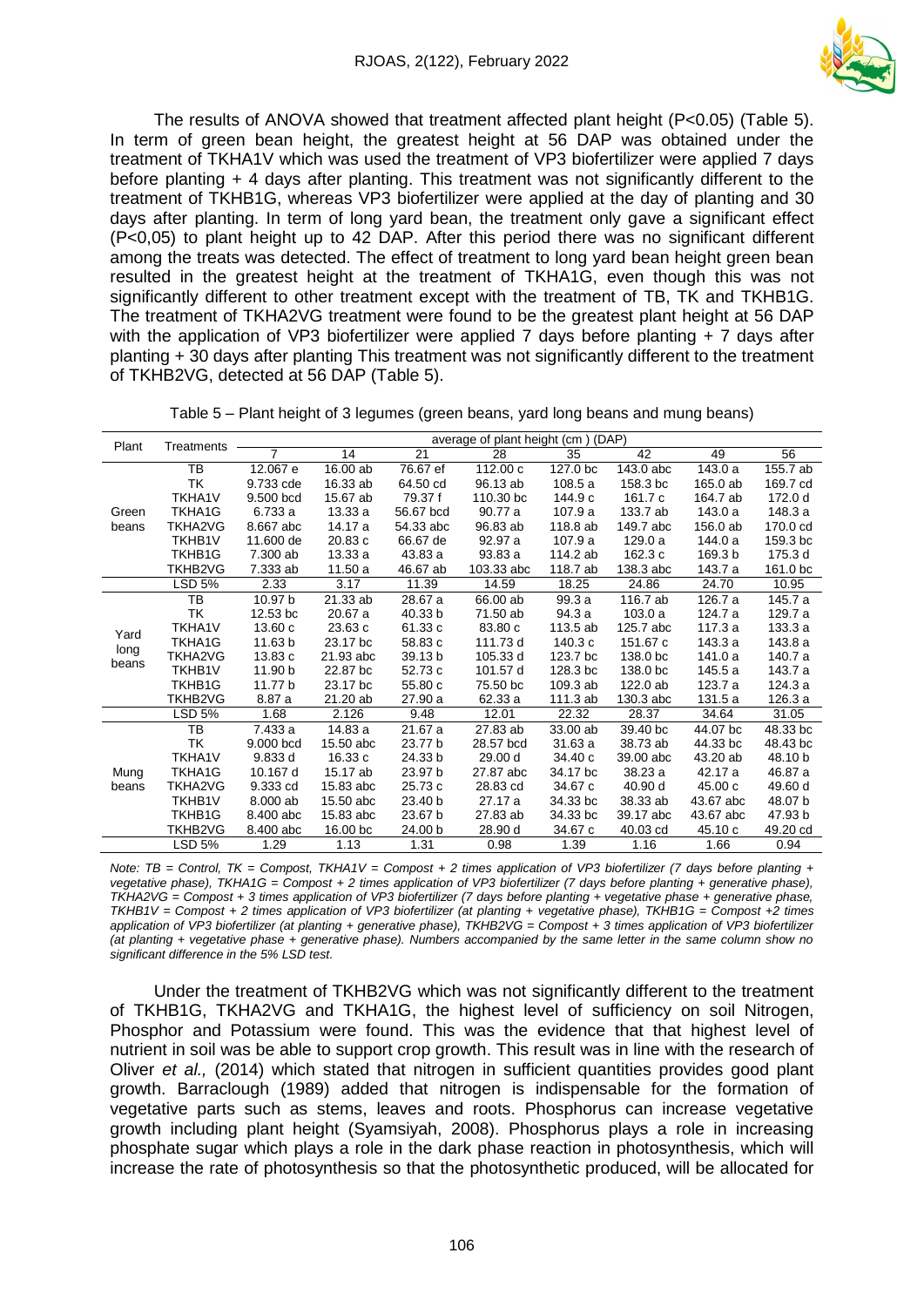

plant height growth. Hudai *et al.,* (2007) stated that phosphorus plays a role in reactions in the dark phase of photosynthesis, respiration and various other metabolic processes. Increased availability of phosphorus as a result of the application of VP3 biofertilizer with compost. The high absorption of phosphorus increases the formation of ATP which can be used by plants as energy in the growth process, including for plant height growth. Increase in plant height occurs due to cell division and an increase in the number of cells that require energy in the form of ATP.

The application of organic fertilizer in the form of vermicompost produced the greater height at 72.87 cm under the treatment of VC and the lowest was to about 47.89 cm following farmer choice technique (Islam et al., 2016). This value was lower than the value of plant height of yard long beans in this study. In addition, the plant height of Mung bean was range between 20.9 to 25.7 cm following the application of biofertlizer making from rice starch (Peter and Satish, 2015) which was lower than those value of Mung bean in this study which was reached to about 46 to 48 cm. This difference may due to the different use of type of biofertilizer, soil, genetic varieties and geographical position. However, the plant height of Mung bean in this study was within the range of Mung bean plant height of biofertilizer contained *Bradirhyzobium*, under combination of with nitrogen and phosphorous which could reach to about 45.93 to 69.73 cm (Sallah Uddin et al., 2009). Plant height of green bean added with various sources of fertilizer was within the range of 33 to 43 cm (Santosa et al., 2017) which was lower than 50% of green bean height in this study which reached to about 148 to 175 cm at 56 DAP.

| Plant           |                |           | Number of Leaves (cm) on the Day After Planting (DAP) |           |                    |          |          |           |                    |
|-----------------|----------------|-----------|-------------------------------------------------------|-----------|--------------------|----------|----------|-----------|--------------------|
|                 | Treatments     | 7         | 14                                                    | 21        | 28                 | 35       | 42       | 49        | 56                 |
|                 | TB             | 2.00a     | 5.00a                                                 | 12.00a    | 18.33 a            | 30.33a   | 34.00 a  | 47.00 a   | 36.00 ab           |
|                 | TK             | 2.00a     | 5.00a                                                 | 13.67 abc | 22.33 bc           | 37.00 b  | 41.00 bc | 50.33a    | 35.33 ab           |
|                 | TKHA1V         | 2.00a     | 5.00a                                                 | 14.00 bcd | 26.67 d            | 33.67 ab | 37,00 ab | 47.33 a   | 43.67 cd           |
| Green beans     | TKHA1G         | 2.00a     | 5.00a                                                 | 13.67 abc | 24.67 bcd          | 30.33a   | 40.00 bc | 50.33a    | 42.00 bcd          |
|                 | TKHA2VG        | 2.00a     | 5.33a                                                 | 15.67 d   | 28.00 d            | 33.00 ab | 37.67 ab | 52.00 a   | 45.33 d            |
|                 | TKHB1V         | 2.00a     | 5.00a                                                 | 13.67 abc | 21.67 ab           | 36.67 b  | 46.67 d  | 53.67 a   | 31.33a             |
|                 | TKHB1G         | 2.00a     | 5.33a                                                 | 15.33 cd  | 26.33 d            | 37.00 b  | 43.67 cd | 48.00 a   | 37.67 abc          |
|                 | TKHB2VG        | 2.00a     | 5.00a                                                 | 13.33 ab  | 26.00 cd           | 32.00 a  | 37.67 ab | 46.33 a   | 37.00 abc          |
|                 | <b>LSD 5%</b>  | <b>NS</b> | 0.52                                                  | 1.68      | 3.77               | 4.21     | 5.15     | 14.39     | 7.32               |
|                 | TB             | 2.00a     | 4.66 ab                                               | 11.00a    | 15.00 ab           | 22.33 cd | 25.00 ab | 26.00a    | 20.33 <sub>b</sub> |
|                 | TK             | 2.00a     | 5.00 ab                                               | 11.00a    | 15.67 abc          | 24.33 d  | 30.67 b  | 34.00 b   | 25.67 b            |
|                 | <b>TKHA1V</b>  | 2.00a     | 7.66 c                                                | 11.00a    | 16.33 bcd          | 18.67 ab | 21.33 a  | 23.33a    | 24.33 b            |
| Yard long beans | TKHA1G         | 2.00a     | 5.33 <sub>b</sub>                                     | 11.00a    | 17.67 d            | 20.67 bc | 23.67 a  | 25.67 a   | 20.67 b            |
|                 | <b>TKHA2VG</b> | 2.00a     | 4.33 a                                                | 11.00a    | 16.67 cd           | 19.67 ab | 22.33a   | 25.33a    | 27.33 b            |
|                 | TKHB1V         | 2.00a     | 5.00 ab                                               | 11.00 a   | 14.33 a            | 18.00 a  | 20.00 a  | 23.67 a   | 12.00a             |
|                 | TKHB1G         | 2.00a     | 5.00 ab                                               | 11.00a    | 17.33 d            | 21.00 bc | 26.00 ab | 26.00a    | 24.67 b            |
|                 | TKHB2VG        | 2.00a     | 5.00ab                                                | 9.67a     | 14.33 a            | 19.67 ab | 26.33 ab | 26.67 a   | 27.33 b            |
|                 | LSD 5%         | <b>NS</b> | 0.76                                                  | 1.78      | 1.66               | 2.63     | 6.90     | 4.29      | 8.21               |
|                 | TB             | 2.00a     | 5.00 ab                                               | 8.00 bc   | 9.33a              | 10.7a    | 12.67 ab | 15.00 ab  | 12.67 a            |
|                 | TK             | 2.00a     | 4.67 a                                                | 7.33a     | 10.33 b            | 11.33 ab | 12.33a   | 15.33 abc | 12.67 a            |
|                 | TKHA1V         | 2.00a     | 5.00 ab                                               | 7.66 ab   | 10.33 b            | 11.67 b  | 12.33a   | 15.33 abc | 13.00 a            |
| Mung Beans      | TKHA1G         | 2.00a     | 5.00 ab                                               | 8.00 bc   | 10.00 <sub>b</sub> | 11.33 ab | 12.67 ab | 14.33 a   | 13.00 a            |
|                 | TKHA2VG        | 2.00a     | 5.66 <sub>b</sub>                                     | 8.33c     | 10.33 <sub>b</sub> | 11.67 b  | 13.00 ab | 16.00 bc  | 14.00 b            |
|                 | <b>TKHB1V</b>  | 2.00a     | 5.00 ab                                               | 7.67 ab   | 10.33 b            | 11.67 b  | 12.33a   | 15.67 bc  | 12.67 a            |
|                 | TKHB1G         | 2.00a     | 5.00ab                                                | 8.00 bc   | 10.00 <sub>b</sub> | 11.67 b  | 13.33 b  | 15.67 bc  | 13.33 ab           |
|                 | TKHB2VG        | 2.00a     | 5.33 ab                                               | 7.67 ab   | 10.33 b            | 11.33 ab | 13.00 ab | 16.33 c   | 13.00 a            |
|                 | <b>LSD 5%</b>  | <b>NS</b> | 0.86                                                  | 0.61      | 0.52               | 0.70     | 0.72     | 1.23      | 0.71               |

Table 4 – The number of leaves on green beans, yard long beans and mung beans

*Note: TB = Control, TK = Compost, TKHA1V = Compost + 2 times application of VP3 biofertilizer (7 days before planting + vegetative phase), TKHA1G = Compost + 2 times application of VP3 biofertilizer (7 days before planting + generative phase), TKHA2VG = Compost + 3 times application of VP3 biofertilizer (7 days before planting + vegetative phase + generative phase, TKHB1V = Compost + 2 times application of VP3 biofertilizer (at planting + vegetative phase), TKHB1G = Compost +2 times application of VP3 biofertilizer (at planting + generative phase), TKHB2VG = Compost + 3 times application of VP3 biofertilizer (at planting + vegetative phase + generative phase). Numbers accompanied by the same letter in the same column show no significant difference in the 5% LSD test.*

The results of ANOVA showed that the treatment was significantly affected (P<0,05) the number of leaves of green beans, long yard beans and mung beans, following an observation on number of leaves after 14 DAP (Table 4). These results indicate that the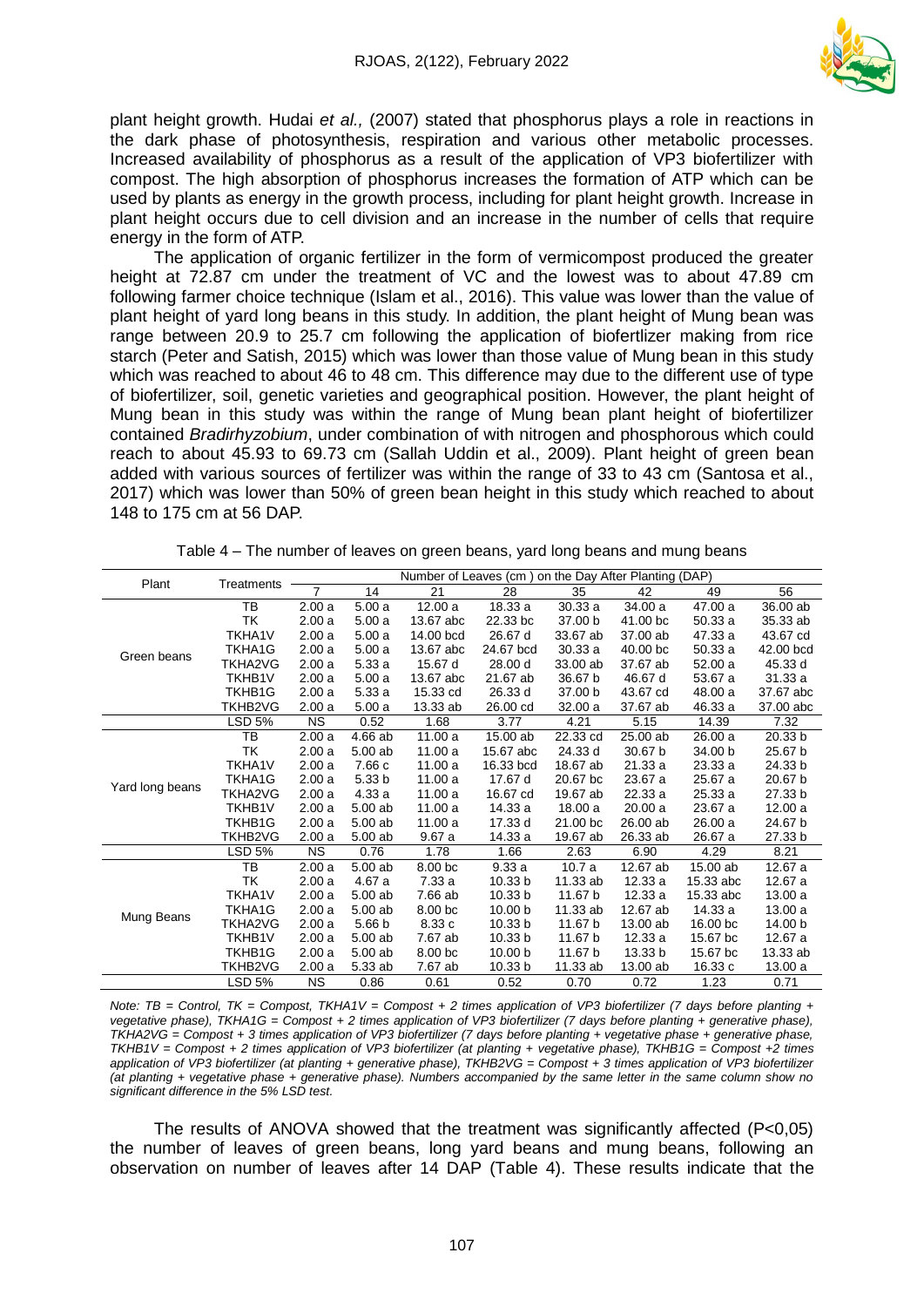

optimum number of leaves were achieved at the period of 42-49 DAP before it was decresing in the following weeks which indicated that there no significant effect of the treatment to those variable. The highest number of leaves on green bean at 42 DAP were detected at the treatment of TKHB1V and the lowest were at the treatment of TB which was 40% lower than those treatment of TKHB1V.

For comparison, the number of mung bean leaves under control treatment was found to be about 5.5 leaves which was lower than treatment of rice starch biofertilizer, reached to about 6.7 leaves (Peter and Satish, 2015). This value was 50% lower than those average of number leaves mung bean per plant in this study. In contrast, the number of mung bean leaves under the application of *Bradirhyzonium* biofertlizer added with inorganic fertilizer achieved the maximum number to about 21-30 leaves per plant (Salah Uddin et al., 2009). Under the addition of different sources of fertilizer (organic and inorganic) the number of green bean range to about 20-29 leaves per plant (Santosa et al., 2017) which was lower compare to the value of number of leaves of green bean in this study, reached to about 46- 53 leaves per plant at maximum growth.

The significant response (P<0.05) of the treatment were detected using ANOVA toward results of number of flower of green bean, yardlong bean and mung bean (Table 5). The difference of number of flower of yardlong bean and mung bean were started at the  $6<sup>th</sup>$  week after planting, except the number of flower of green bean which significantly different amongst the treatment since  $5<sup>th</sup>$  weeks after planting.

|                 | Treatments     | Average number of flowers (florets) on Week- |                     |                    |  |  |
|-----------------|----------------|----------------------------------------------|---------------------|--------------------|--|--|
| Plant           |                | 5                                            | 6                   | $\overline{7}$     |  |  |
|                 | <b>TB</b>      | 4.33 cd                                      | 4.33 a              | 4.66a              |  |  |
|                 | TK             | 5.33 de                                      | 5.00ab              | 5.00a              |  |  |
|                 | <b>TKHA1V</b>  | $1.00$ ab                                    | 4.67 a              | 4.66 a             |  |  |
| Green Beans     | TKHA1G         | 7.66 f                                       | 6.67 b              | 3.00a              |  |  |
|                 | <b>TKHA2VG</b> | 6.33 ef                                      | 4.33a               | 10.33 <sub>b</sub> |  |  |
|                 | <b>TKHB1V</b>  | 0.66a                                        | 4.33a               | 5.00a              |  |  |
|                 | TKHB1G         | $2.66$ bc                                    | 4.67 a              | 8.00 <sub>b</sub>  |  |  |
|                 | <b>TKHB2VG</b> | 2.00ab                                       | 5.33 ab             | 5.00a              |  |  |
|                 | <b>LSD 5%</b>  | 1.857                                        | 1.756               | 2.948              |  |  |
|                 | ТB             | 2.00a                                        | 12.33 cd            | 14.67 abc          |  |  |
|                 | TK             | 1.00a                                        | 12.33 cd            | 10.00 ab           |  |  |
|                 | TKHA1V         | 1.66a                                        | 12.67 cd            | 6.67 a             |  |  |
|                 | TKHA1G         | 1.33a                                        | 13.00 d             | 16.67 bc           |  |  |
| Yard long beans | <b>TKHA2VG</b> | 1.00a                                        | 14.33 d             | 18.67 c            |  |  |
|                 | <b>TKHB1V</b>  | 0.66a                                        | 7.33 ab             | 17.67 bc           |  |  |
|                 | TKHB1G         | 0.33a                                        | 10.00 <sub>bc</sub> | 13.33 abc          |  |  |
|                 | <b>TKHB2VG</b> | 1.00a                                        | 7.00a               | 12.67 abc          |  |  |
|                 | LSD 5%         | 2.517                                        | 2.963               | 8.002              |  |  |
|                 | TB             | 2.00a                                        | 12.33 cd            | 14.67 abc          |  |  |
|                 | TK             | 1.00a                                        | 12.33 cd            | $10.00$ ab         |  |  |
|                 | <b>TKHA1V</b>  | 1.66a                                        | 12, 67 cd           | 6.67 a             |  |  |
|                 | TKHA1G         | 1.33a                                        | 13.00 d             | 16.67 bc           |  |  |
| Mung Beans      | <b>TKHA2VG</b> | 1.00a                                        | 14.33 d             | 18.67 c            |  |  |
|                 | <b>TKHB1V</b>  | 0.66a                                        | 7.33 ab             | 17.67 bc           |  |  |
|                 | TKHB1G         | 0.33a                                        | 10.00 bc            | 13.33 abc          |  |  |
|                 | TKHB2VG        | 1.00a                                        | 7.00a               | 12.67 abc          |  |  |
|                 | LSD 5%         | 2.517                                        | 2.963               | 8.002              |  |  |

Table 5 – Average number of flowers on green beans, yard long beans and mung beans

*Note: TB = Control, TK = Compost, TKHA1V = Compost + 2 times application of VP3 biofertilizer (7 days before planting + vegetative phase), TKHA1G = Compost + 2 times application of VP3 biofertilizer (7 days before planting + generative phase), TKHA2VG = Compost + 3 times application of VP3 biofertilizer (7 days before planting + vegetative phase + generative phase, TKHB1V = Compost + 2 times application of VP3 biofertilizer (at planting + vegetative phase), TKHB1G = Compost +2 times application of VP3 biofertilizer (at planting + generative phase), TKHB2VG = Compost + 3 times application of VP3 biofertilizer (at planting + vegetative phase + generative phase). Numbers accompanied by the same letter in the same column show no significant difference in the 5% LSD test.*

The highest number of flower at the  $7<sup>th</sup>$  week after planting was detected at the treatment of TKHA2VG for all beans which were significantly different to other treatment. More quantity of flowers in the treatment of VP3 biofertilizer shows that the biofertilizer could improve the physical and chemical properties of the soil which then created conditions for the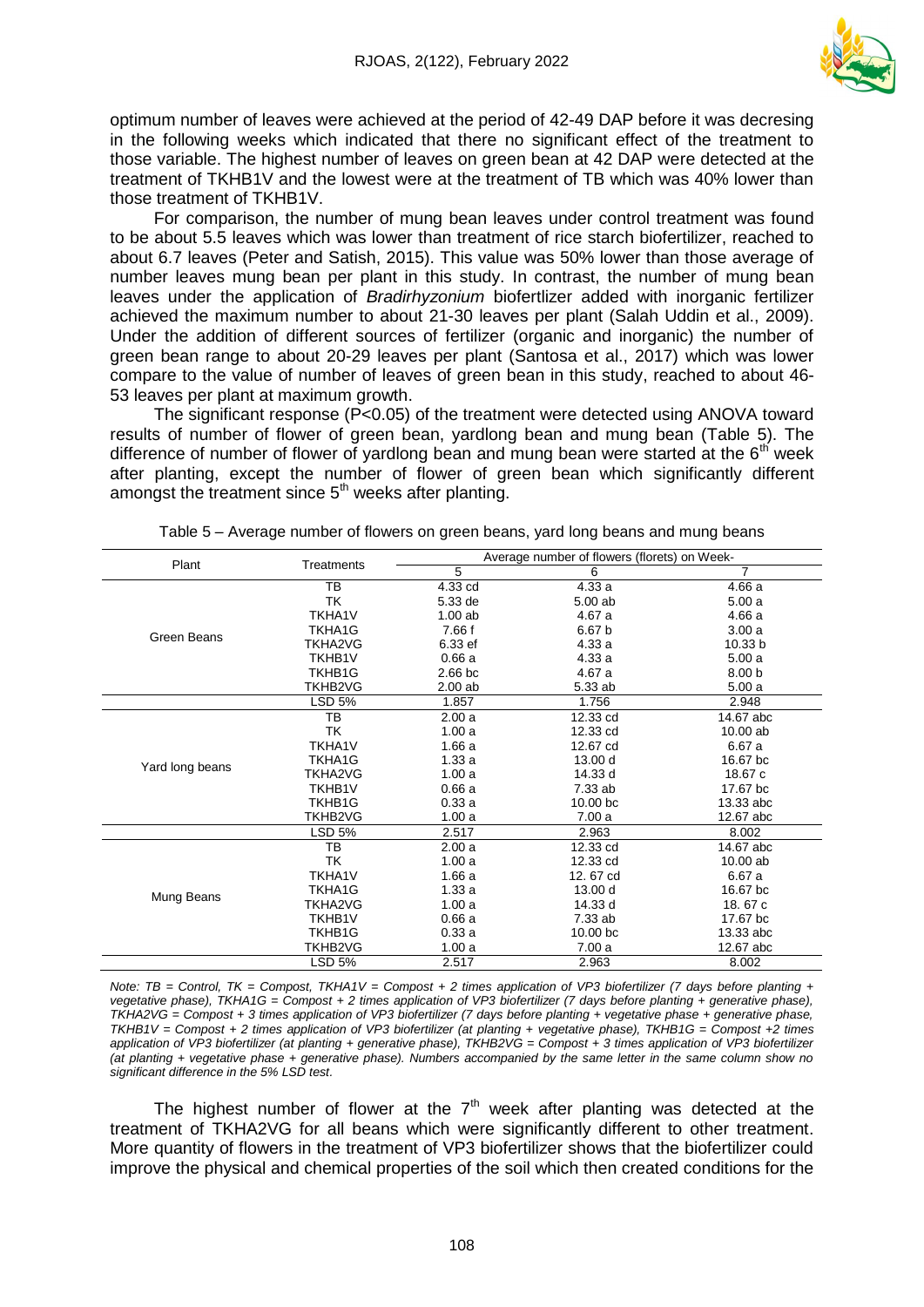

availability of N and P nutrients in the soil. Nutrients N and P are macro nutrients that play a role in the flowering process of plants. In the process of flower formation, N is only needed in small amounts, while P is needed in large quantities. The beginning of the generative phase is marked by the formation of plant flower buds, in this phase the plants need P and K nutrients more dominant than N nutrients. According to Chen et al., (2013), the P and K nutrients contained in the compost are decomposed by microbes so that it can be available to beans, long yard beans and green beans so as to stimulate the formation of flowers. Beside that biofertilizer contained those above nutrients for supporting plant growth (Islam et al., 2016; Baziramakenga and Simard, 2001). It has been revealed that Biofertilizer successfully promote mung bean growth (Khanum and Buiyyan, 2007) as there was an indication that this material rich with giberrelic acid (GA) (Mondal et al., 2013) and indole acetic acid (IAA) (Asad et al., 2004) which could also stimulate flowering (Mondal et al., 2013).

Table 6 shows the average number of pods of beans yard, long beans and green beans which was significantly (P<0.05) affected by the treatment. Similar to the pattern of number of flowers, the greatest number of pods was obtained at the treatment of TKHA2VG at  $7<sup>th</sup>$  week after planting. This may due the sufficiency of nutrient, enzyme and secondary metabolite release from the biofertilizer during decomposition process, including the releasing of phosphorous content.

| Plant           | Treatments    | Average number of flowers (florets) on Week- |         |                |  |  |
|-----------------|---------------|----------------------------------------------|---------|----------------|--|--|
|                 |               | 5                                            | 6       | $\overline{7}$ |  |  |
|                 | TB            | 2.00 ab                                      | 3.66a   | 3.66 ab        |  |  |
|                 | TK            | 5.00c                                        | 3.33a   | 4.33 ab        |  |  |
|                 | TKHA1V        | 0.00a                                        | 4.33a   | 4.00 ab        |  |  |
| Green Beans     | TKHA1G        | 2.66 <sub>b</sub>                            | 4.33a   | 2.00a          |  |  |
|                 | TKHA2VG       | 1.33ab                                       | 4.00a   | 7.66 c         |  |  |
|                 | <b>TKHB1V</b> | 0.33a                                        | 3.66a   | 3.00ab         |  |  |
|                 | TKHB1G        | $0.66$ ab                                    | 4.00a   | 6.33 bc        |  |  |
|                 | TKHB2VG       | $0.66$ ab                                    | 4.33a   | 4.00ab         |  |  |
|                 | LSD 5%        | 2.305                                        | 1.616   | 4.145          |  |  |
|                 | TB            | 0.66a                                        | 4.66a   | 13.00 bcd      |  |  |
|                 | TK            | 1.33a                                        | 3.33a   | 7.67 a         |  |  |
|                 | TKHA1V        | 0.33a                                        | 12.66 b | 5.67 a         |  |  |
| Yard long beans | TKHA1G        | 0.33a                                        | 7.66 ab | 15.00 cd       |  |  |
|                 | TKHA2VG       | 0.66a                                        | 12.66 b | 16.33 d        |  |  |
|                 | <b>TKHB1V</b> | 0.33a                                        | 4.66a   | 13.67 bcd      |  |  |
|                 | TKHB1G        | 0.33a                                        | 7.33a   | 12.67 bc       |  |  |
|                 | TKHB2VG       | 0.66a                                        | 6.33a   | 11.33 b        |  |  |
|                 | <b>LSD 5%</b> | 1.047                                        | 5.316   | 3.623          |  |  |
|                 | ТB            | 0.66a                                        | 4.66a   | 13.00 bcd      |  |  |
|                 | TK            | 1.33a                                        | 3.33a   | 7.67 a         |  |  |
|                 | <b>TKHA1V</b> | 0.33a                                        | 12.66 b | 5.67 a         |  |  |
| Mung Beans      | <b>TKHA1G</b> | 0.33a                                        | 7.66 ab | 15.00 cd       |  |  |
|                 | TKHA2VG       | 0.66a                                        | 12.66 b | 16.33 d        |  |  |
|                 | <b>TKHB1V</b> | 0.33a                                        | 4.66a   | 13.67 bcd      |  |  |
|                 | TKHB1G        | 0.33a                                        | 7.33a   | 12.67 bc       |  |  |
|                 | TKHB2VG       | 0.66a                                        | 6.33a   | 11.33 b        |  |  |
|                 | <b>LSD 5%</b> | 1.047                                        | 5.316   | 3.623          |  |  |

Table 6 – Average number of pods on beans, longyard beans and green beans

*Note: TB = Control, TK = Compost, TKHA1V = Compost + 2 times application of VP3 biofertilizer (7 days before planting + vegetative phase), TKHA1G = Compost + 2 times application of VP3 biofertilizer (7 days before planting + generative phase), TKHA2VG = Compost + 3 times application of VP3 biofertilizer (7 days before planting + vegetative phase + generative phase, TKHB1V = Compost + 2 times application of VP3 biofertilizer (at planting + vegetative phase), TKHB1G = Compost +2 times application of VP3 biofertilizer (at planting + generative phase), TKHB2VG = Compost + 3 times application of VP3 biofertilizer (at planting + vegetative phase + generative phase). Numbers accompanied by the same letter in the same column show no significant difference in the 5% LSD test.*

Soares et al., (2016) stated that P stimulates the formation of flowers, fruit, seeds, and also accelerates fruit ripening. The availability of P nutrients can accelerate the flowering and ripening of fruit, seeds and increase grain production. P is needed by plants from the beginning of their growth until harvest, so their needs must be met throughout their life. Soares et al., (2016) stated that P stimulates the formation of flowers, fruit and seeds, is able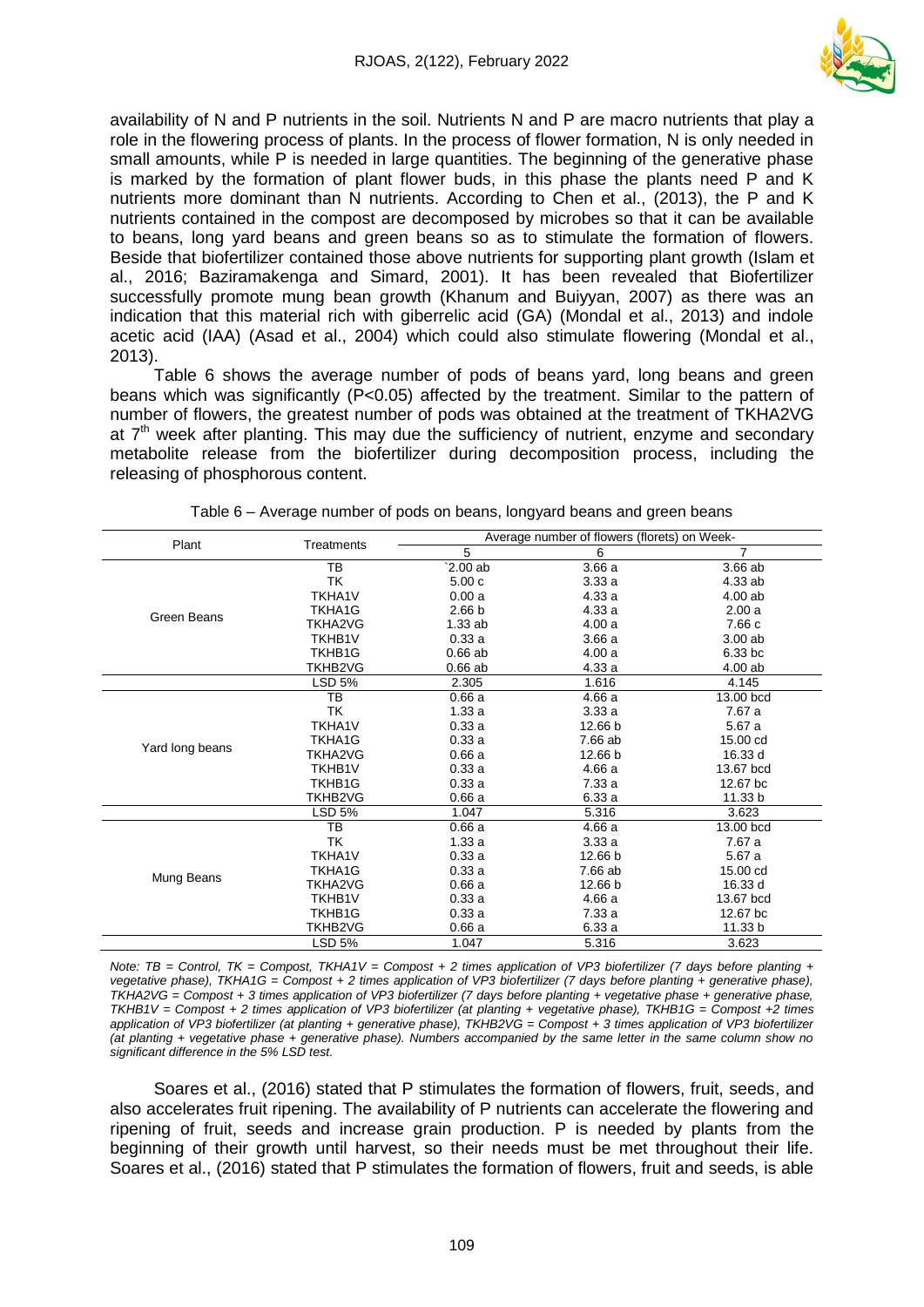

to accelerate fruit ripening. The availability of P nutrients can accelerate the flowering and ripening of fruit, seeds and increase grain production.

The application of VP3 biofertilizer with compost will affect the bacterial population in the soil. The bacteria contained in the VP3 biofertilizer such as phosphate solubilizing bacteria can increase compost degradation so that nutrients are available for beans, long beans and green beans. According to Simanungkalit et al., (2006) that phosphate solubilizing bacteria will help in dissolving phosphate so that P nutrients can be available for beans, long beans and green beans which affect the number of pods and pod weight which will be high. Phosphorus plays an important role in increasing plant reproductive growth, including the formation of flowers and seeds. Most of the phosphorus absorbed by plants is stored in seeds. Thus, if the P nutrient available to plants is insufficient, it can reduce seed size, seed number and viability. In addition, the availability of optimal P nutrients in the soil can increase the number of seeds, germination, seed weight and harvest index (Chen et al., 2013). High concentrations of P nutrients can increase the number of soybean pods (Shaheen et al., 2007). Nutrient P is a component in phytin, an important compound of P storage in seeds (Abdalla, 2002). The pods contain protein, carbohydrates, fat, thiamine, Ca and Fe and the seeds contain significant amounts of thymine, niacin and folic acid (Tsvetkova and Georgiev, 2007).

The number of pods formed is less than the number of flowers formed due to the loss of flowers and fruit (pods). Flower fall can be due to disease and pests as well as physiological problems. At the time the flower enters the fertilization phase, where the flower has changed color from purplish white to yellow, then at that time the flower is very susceptible to loss because the flower stalk becomes not too strong when on the branch of the plant Akram et al., (2017) stated that potassium is the most influential factor in flower loss. The availability of potassium for plants can strengthen the plant body so that flowers, fruits and leaves do not fall off easily. In addition, potassium can also help the formation of protein and carbohydrates and increase plant resistance to drought stress (Nasser et al., 2001). Flower and fruit loss occurs due to sensitivity of the abscission zone to ethylene (Bangert, 2000). Ethylene is a hormone that promotes strong hair loss and is widespread in various plant organs. Ethylene induces the synthesis and secretion of cell wall-degrading hydrolases. The increased secretion of the hydrolase enzyme causes damage to the cell wall of the abscission zone and the process of loss of plant organs occurs (Iqbal et al., 2017). Physiologically, flower and fruit loss correlates with limited photosynthetic supply and nutrient adequacy (Brown, 1997), as well as hormonal regulation in the abscission zone (Bangert, 2000). Fruit loss occurs due to the active abscission layer, which is the layer located near the base of the fruit stalk. The small parenchyma cells in this layer have very thin walls and no fiber cells around the vascular tissue. This layer will be weakened when enzymes hydrolyze polysaccharides in the cell wall, resulting in fruit loss. Abscission is controlled by changes in the balance of ethylene and auxin. Thus, when the auxin concentration is low, the abscission layer cells become sensitive to ethylene. Ethylene induces the synthesis of enzymes that digest cellulose and other components of the cell wall (Han et al., 1989).

The period and interval application of VP3 biofertilizer was significantly affected (P<0.05) the yield of 3 different legume (green beans, longyard beans and mung beans). In term of green bean yield, the best yileds was obtained under the treatment of TKHA1 which was used the treatment of incubated soil for 1 week before planting and the biofertilizer was applied at 31 DAP. TKHB1G treatment under longyard bean experiment gave the best results, whereas VP3 biofertilizer were applied at the day of planting and 30 days after planting. Meanwhile, under green bean experiment TKHB2VG treatment was obtained the greatest yields with the application VP 3 biofertilizer by incubated soil for 1 week before planting and VP3 biofertilizer were applied at 7 days after planting). On average there was an increasing on total weight of pod.

Crop yields are closely related to the number of flowers produced and the percentage of flowers into pods. The results of this study showed that the number of pods produced by plants (beans, long yard beans and green beans) was less than the number of flowers produced, but the percentage of flowers into pods was high. This is in accordance with what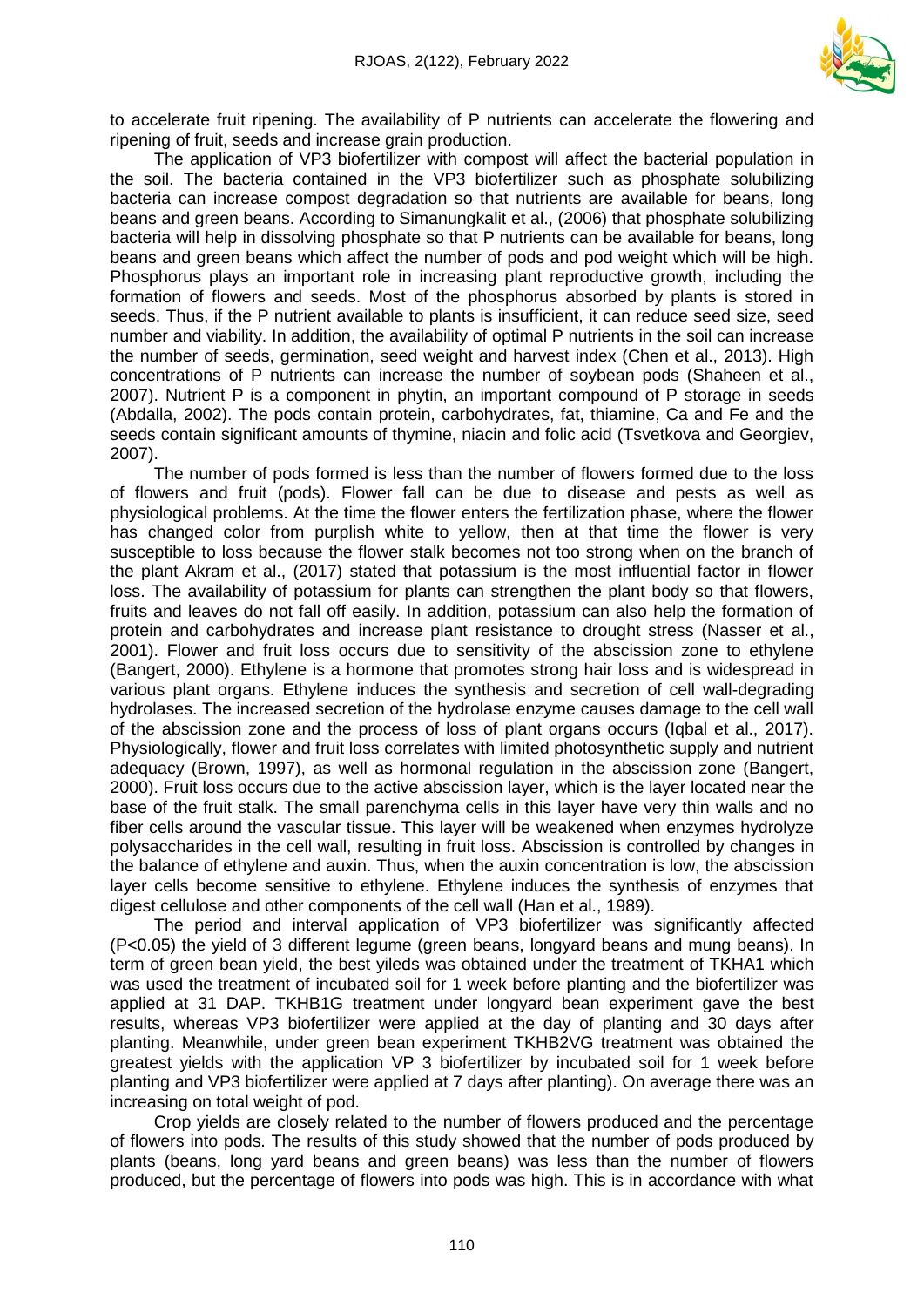

was stated by Suyanto and Musalamah (2010) that the percentage of flowers into pods is quite high, because the number of flowers that fall is only a maximum of 40% of the total number of flowers formed. Many reports reveal, pod plants have a fairly large number of flowers and early pods with a flower miscarriage rate of around 43-81%. In term of yardlong bean production under various combination of organic manure + vermicompost + biofertlizer, yield obtained were within the range of 185 to 263 g (Sindhuja et al. 2021) which was higher 2 times than those value in this study which was at about 67-111 g.

| Plant           | Treatments     |                    | Average of Pods Weight/Seeds Weight (g) on Week- | Total of Pods Weight/Seeds Weight |           |
|-----------------|----------------|--------------------|--------------------------------------------------|-----------------------------------|-----------|
|                 |                | 9                  | 10                                               | 11                                |           |
|                 | TB             | 27.43 bcd          | 22.98 a                                          | 26.34 ab                          | 120.95 ab |
|                 | ТK             | 32.17 cd           | 40.26 b                                          | 26.17 ab                          | 179.42 c  |
|                 | TKHA1V         | 38.18 d            | 28.85 a                                          | 29.50 bc                          | 177.89 c  |
| Green bean      | TKHA1G         | 27.86 bcd          | 21.74 a                                          | 23.19 ab                          | 133.69 b  |
|                 | TKHA2VG        | 23.19 bc           | 21.90 a                                          | 21.08a                            | 119.51 ab |
|                 | <b>TKHB1V</b>  | 9.11a              | 21.00a                                           | 28.55 bc                          | 100.32 a  |
|                 | TKHB1G         | 17.14 ab           | 20.17 a                                          | 34.18 c                           | 132.45 b  |
|                 | <b>TKHB2VG</b> | 18.32 ab           | 22.98 a                                          | 23.35 ab                          | 107.91 ab |
|                 | LSD 5%         | 11.52              | 10.08                                            | 7.115                             | 31.17     |
|                 | TB             | 24.05 a            | 15.67 ab                                         | 14.70 ab                          | 67.29 a   |
|                 | TK             | 26.14 ab           | 15.59 ab                                         | 19.32 c                           | 80.30 abc |
|                 | TKHA1V         | 31.80 abc          | 14.49 a                                          | 16.44 bc                          | 86.74 bcd |
| Yard long beans | TKHA1G         | 42.64 cd           | 15.18 ab                                         | 13.06 a                           | 92.76 cde |
|                 | TKHA2VG        | 46.64 d            | 20.46 abc                                        | 16.23 bc                          | 104.09 ef |
|                 | <b>TKHB1V</b>  | 44.25 d            | 25.57 cd                                         | 16.55 bc                          | 99.70 def |
|                 | TKHB1G         | 36.21 bcd          | 27.04 d                                          | 14.41 ab                          | 111.26 f  |
|                 | TKHB2VG        | 24.88 a            | 20.79 bc                                         | 12.64 a                           | 75.37 ab  |
|                 | <b>LSD 5%</b>  | 10.90              | 5.998                                            | 3.106                             | 16.69     |
|                 | TB             | 3.34 bc            | 4.93 b                                           | 4.93 abc                          | 13.21 bc  |
|                 | TK             | 1.58a              | 4.19 ab                                          | 5.36 bcd                          | 11.13a    |
|                 | <b>TKHA1V</b>  | 3.74c              | 4.91 b                                           | 6.00 de                           | 13.89 bc  |
|                 | TKHA1G         | 2.57 abc           | 3.71a                                            | 4.37 a                            | 10.66a    |
| Mung beans      | TKHA2VG        | 2.28ab             | 4.19 ab                                          | 4.85 ab                           | 11.32 a   |
|                 | <b>TKHB1V</b>  | 3.00 <sub>bc</sub> | 4.59 b                                           | 4.46 a                            | 12.06 ab  |
|                 | TKHB1G         | $3.23$ bc          | 4.26 ab                                          | 5.79 cde                          | 13.29 bc  |
|                 | TKHB2VG        | 3.18 bc            | 4.69 b                                           | 6.33 e                            | 14.66 c   |
|                 | <b>LSD 5%</b>  | 1.245              | 0.7633                                           | 0.884                             | 1.788     |

*Note: TB = Control, TK = Compost, TKHA1V = Compost + 2 times application of VP3 biofertilizer (7 days before planting + vegetative phase), TKHA1G = Compost + 2 times application of VP3 biofertilizer (7 days before planting + generative phase), TKHA2VG = Compost + 3 times application of VP3 biofertilizer (7 days before planting + vegetative phase + generative phase, TKHB1V = Compost + 2 times application of VP3 biofertilizer (at planting + vegetative phase), TKHB1G = Compost +2 times application of VP3 biofertilizer (at planting + generative phase), TKHB2VG = Compost + 3 times application of VP3 biofertilizer (at planting + vegetative phase + generative phase). Numbers accompanied by the same letter in the same column show no significant difference in the 5% LSD test.*

The process of flowering and pod formation are influenced by genetic factors from crop such as resistance to pests and diseases, besides that there are other factors such as air temperature, wind, physical disturbances and the availability of certain elements. The fertilization phase in plants is very susceptible to pod loss because the flower stalks are not too strong when they are on the branch of the plant. Akram et al., (2017) stated that potassium is the most influential factor in flower loss. The availability of potassium nutrients for plants can strengthen the plant body so that flowers, fruits and leaves do not fall off easily, besides that potassium nutrients can also help the formation of protein and carbohydrates and increase plant resistance to drought stress (Nasser et al., 2001).

Discriminant analysis is a statistical technique used to classify an individual or observation into a class or group based on a set of variables (Johnson & Wichern 2007). Forming the optimal discriminant function requires some assumptions on the data used. These assumptions include, among others, that the data on the independent variables should have a multivariate normal distribution and that there is a similarity between the variance-covariance matrices between groups. The multi-variable data used in this study were: plant height, number of leaves, number of flowers, number of pods and weight of pods on each legume plant, namely: green beans, long beans and mung beans. The effect of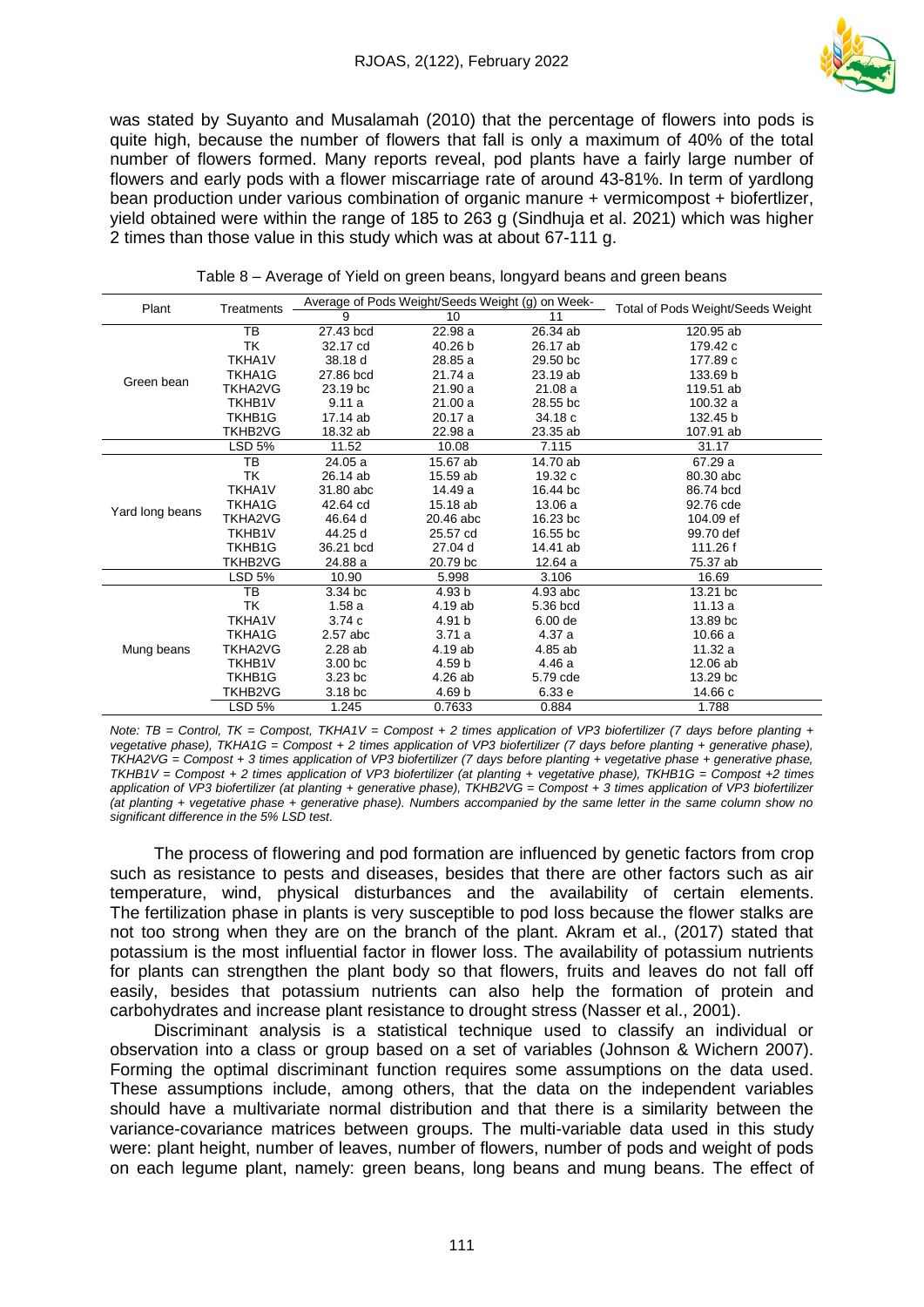

treatment in this study can be determined from the distance and position of each treatment into two dimensional discriminant analysis graph (Figure 3a, 3b. and 3c). The treatment had a significant effect (P<0.05) if it was stated that the treatment groups did not overlap with one another, and vice versa, if the overlapping of one treatment with another indicated that there was no significant effect between the treatments.



Figure 3 – Discriminant analysis based on agronomic and production variable of legume crop (3a. green bean, 3b.long yard bean and 3c.mung bean)

Discriminant analysis on green bean showed that there was a grouping of treatments based on the selected variables, where the TKHB treatment was not significantly different and became one group with the TKHB2VG treatment. The other groups that are grouped together and overlapping are the TB and TKHA2VG treatments, as well as TKHB1G and TKHA1G, while the TKHA1V and TK treatments are in another position and have a clear distance from the two groups mentioned above and it can be concluded that these three treatments are also significantly different one another. The values of SCORE 1 (X axis) and SCORE 2 (Y axis) are 72 and 23%, respectively, of the overall analysis of the selected variables (Figure 3a). In term of long bean experiment, the results of the discriminant analysis showed that there was a grouping of treatments based on the selected variables, where the TKHA2VG treatment was not significantly different and became one group with TKHB1V, TKHA1G, and TKHA1V treatments. The other groups that are grouped together and overlapping are the TKHA2VG and TB treatments, while the TK, TKHB1G treatment is in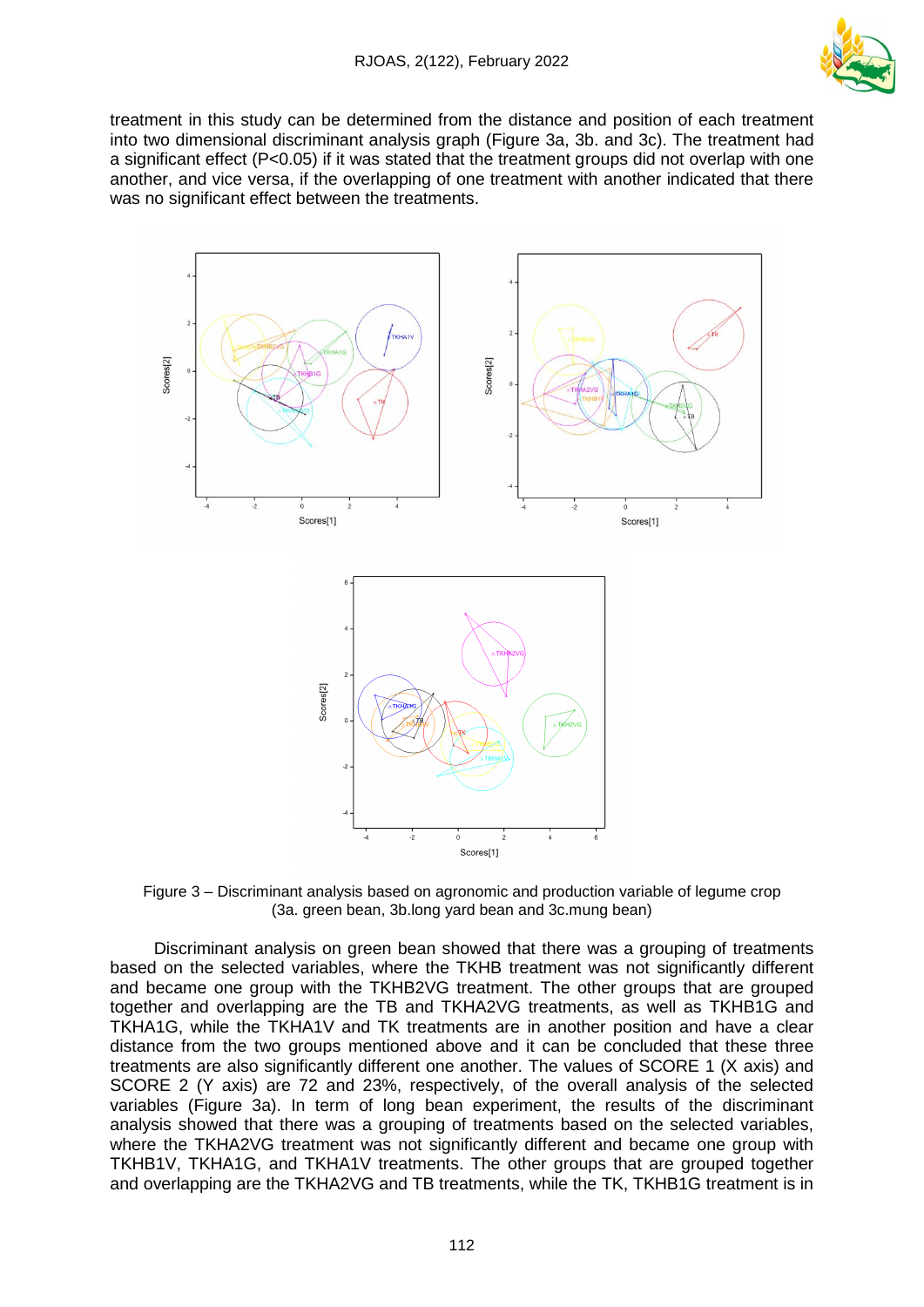

another position and has a clear distance from the two groups above and it can be concluded that these two treatments are also significantly different from each other. The value of the discriminant analysis shows that SCORE 1 (X axis) and SCORE 2 (Y axis) represent 72 and 19% of the overall analysis of the existing variables (Figure 3b.). The results of the descriptive analysis on mung beans showed a different pattern where in this plant the TKHA2VG and TKH2VG treatments were in a position far apart which indicated that these two treatments were significantly different from each other with a SCORE 1 value (X axis) and a SCORE 2 value (Y axis) of 69 and 21% of the overall analysis of the observed variables. Another group was found in the TKHA1G treatment which overlapped with the TB treatment, and TKHB1V which showed no significant difference between the four treatments, as well as the TK, TKHB1G and TKHA1V treatments (Figure 3c)

## **CONCLUSION**

The impact of VP3 biofertilizer at 3 selected legume crops (green beans, long beans and mung beans) on various variables such as number of leaves, plant height, number of flowers, number of pods, pod weight, seed weight was different. The best result of the application of VP3 biofertilizer on green bean yields was found under the treatment of TKHA1V. Meanwhile, the greatest long bean yield were detected under the treatment of TKHB1G whilst the best treatment to obtain the highest mung bean yields was under TKHB2VG treatment (soil were incubation for 1 week before planting and VP3 biofertilizer were applied at 7 days after planting). This difference is mainly due to the crop physiological behaviour. This information was important for basis recommendations of VP3 biofertilizer application in the field. Descriminat analysis can show treatment groupings based on the variables of agronomic properties and production of legumes, each of which has a different response to the given treatment with discriminant analysis values ranging from 69 – 72% for SCORE a (X axis) and 19 -23% for SCORE 2 (Y axis).

## **REFERENCES**

- 1. Abdalla, A.M. 2002. Effect of bio and mineral phosphorus fertilizer on the growth, productivity and nutritional value of faba bean. Egypt J. Hort 29: 187-203.
- 2. Adrianto, T.T and Indarto, N. 2004. Budidaya dan Analisis Tani Kedelai, Kacang Hijau, Kacang Panjang. Absolut. Yogyakarta.
- 3. Akram, M., Hussain, S., Hamid, A., Majeed, S., Chaudary, S.A., Shah, Z.A., Yaqoob, A., Kayani, F., Arif, U., Fareed, K., Jamil, F., Mehmood, Z., Basher, S., Arif, A.A. and Akhter, N. 2017. Interactive effect of phosphorus and potassium on growth, yield, quality and seed production of chili (Capsicum annuum L.). Journal of Horticulture 4: 1-5. https://doi.org/10.4172/2376-0354.1000192.
- 4. Ali, M.A., Abbas, G., Mohyuddin, Q., Ullah, K., Abbas, G., and Aslam, M. 2010. Response of Mungbean (Vigna radiata) to phosphatic fertilizer under arid climate. Journal of Animal and Plant Sciences, 20(2), 83–86. Retrieved from http://thejaps.org.pk/docs/20-2- 2010/Abbas-et-al.pdf.
- 5. Anggriani, R., Surtiningsih, T. and Salamun. 2016. Pengaruh pemberian dosis dan frekuensi biofertilizer terhadap produktivitas buncis (Phaseolus vulgaris L.). Departemen Biologi. Fakultas Sains dan Teknologi Uiversitas Airlangga. Surabaya.
- 6. Ansari, A.A and Sukhraj, K. 2010. Effect of vermiwash and vermicompost on soil parameters and productivity of okra (Abelmoschus esculentus) in Guyana. African Journal of Agricultural Research, 5(14), 1794-1798.
- 7. Arfarita, N., Hidayati, N., Rosyidah, A., Machfudz, M.and Higuchi, T. 2016b. Exploration of indigenous soil bacteria producing-exopolysaccharides for stabilizing of aggregates land potential as biofertilizer. Journal of Degraded and Mining Lands Management. 4(1):697.
- 8. https://doi.org/10.15243/jdmlm.2016.041.697.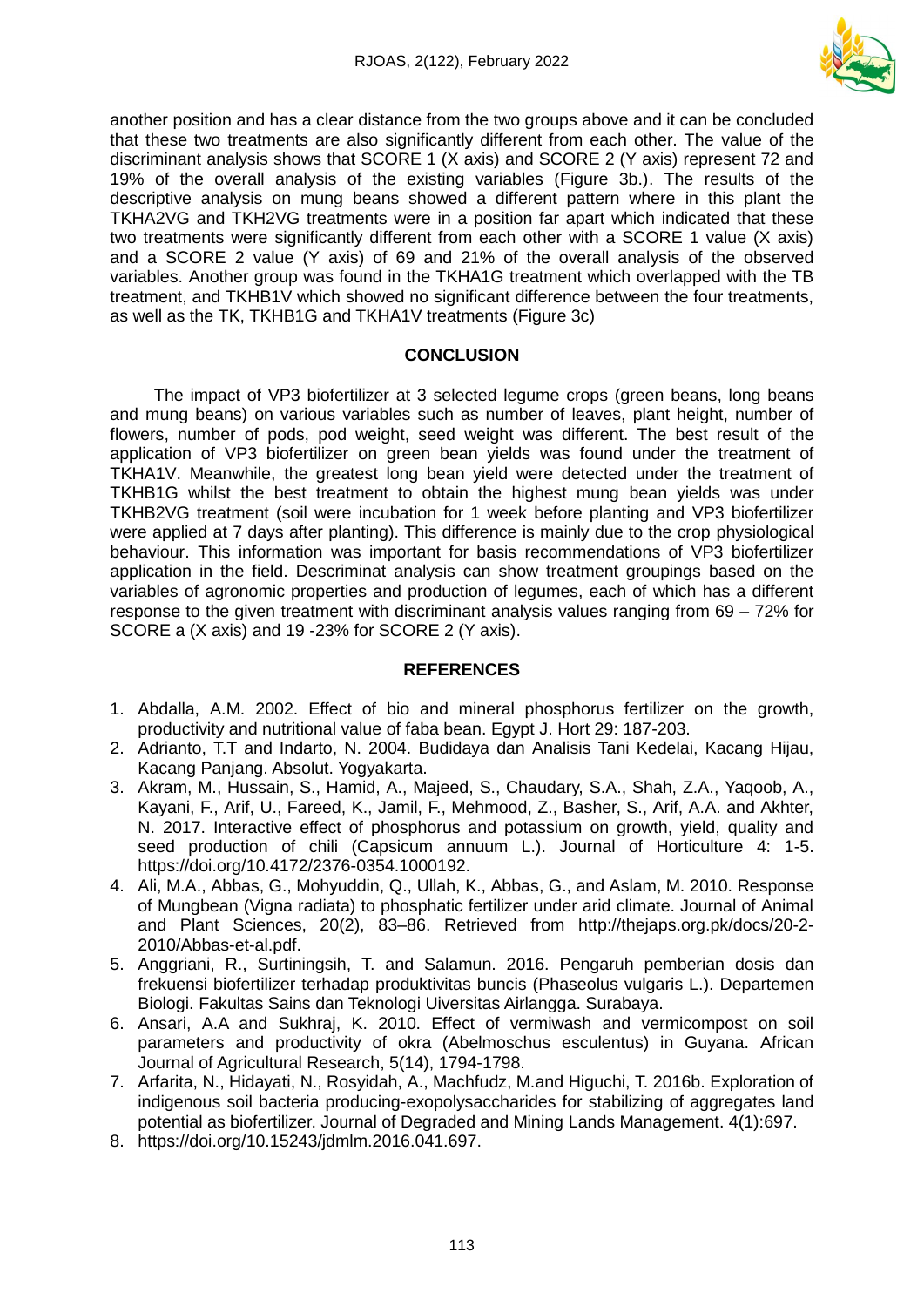

- 9. Arfarita, N., Lestari, M.W., Murwani, I. and Higuchi, T. 2017. Isolation of indigenous bacteria of phosphate solubilizing from green bean rhizospheres. Journal of Degraded and Mining Lands Management4(3):845. https://doi.org/10.15243/jdmlm.2017.043.845.
- 10. Arfarita, N., Muhibuddin, A. and Imai, T. 2019a. Exploration of indigenous free nitrogenfixing bacteria from rhizosphere of Vigna radiata for agricultural land treatment. Journal of Degraded and Mining Lands Management6(2):1617. https://doi.org/10.15243/jdmlm.2019.062.1617.
- 11. Asad, S. A., Bano, A., Farooq, M. Aslam, M. and Afzal, A. 2004.Comparative study of the effects of biofertilizers on nodulation and yield characteristics of mungbean. International Journal.Agriculture Biology., 6: 837-843.
- 12. Asroh, A. 2010.Pengaruh takaran pupuk kandang dan interval pemberian pupuk hayati terhadap pertumbuhan dan hasil tanaman jagung manis (Zea mays Saccharata Linn). J. Agronomi 2 (4):144-148.
- 13. BALITAS (Balai Penelitian Tanaman Sayuran). 2013. Varietas-varietas buncis (Phaseolus vulgaris L.) yang telah dilepas oleh Balai Penelitian Tanaman Sayuran. Balai Penelitian Tanaman Sayuran, Bandung.
- 14. BALITKABI (Balai Penelitian Tanaman Aneka Kacang dan Umbi). 2016. Deskripsi varietas unggul aneka kacang dan umbi. Balai Penelitian Tanaman Kacang dan Umbi, Malang.
- 15. Bangerth, F. 2000. Abscission and thinning of young fruit and their regulation by plant hormones and bioregulators. Plant Growth Regul 31:43-59. https://doi.org/10.1023/A:1006398513703.
- 16. Barracclough, P.B., Kuhlman, H. and Weir, A.H. 1989. The effect of prolonged drought and nitrogen fertilizer on root and shoot growth and water uptake by winter wheat. Journal of Agronomy and Crop Science 163:352-360. https://doi.org/10.1111/j.1439- 037X.1989.tb00778.x.
- 17. Brown, K.M. 1997. Ethylene and abscission. Physiol. Plant 100:567-576. https://doi.org/10.1034/j.1399-3054.1997.1000319.x.
- 18. Cheng, F. and Cheng, Z. 2015. Research progress on the use of plant allelopathy in agriculture and the physiological and ecological mechanisms of allelopathy. Frontiers in Plant Science 6:1020.
- 19. Chen, R., Song, S., Li, X., Liu, H. and Huang, D. 2013. Phosporus deficiency restrics plant growth but induces pigmen formation in the flower stalk of Chinese kale. Hortic Environt Biotechnol 54:243-248. https://doi.org/10.1007/s13580-013-0018-x
- 20. Chen J. The combined use of chemical and organic fertilizers for crop growth and soil fertility. Int.Workshop on Sustained Management of the Soil Rhizosphere System for Efficient Crop Production and Fertilizer Use., (2006) pp: 16-20.
- 21. Eilitta, M., Bressani, R., Carew, L.B., Carsky, R.J., Flores, M., Gilbert, R., Huyck, L., St-Laurent, L. and Szabo, N.J. 2002. Mucuna as a food and feed crop: an overview. In: Flores, B., Eilitta, M., Myhrman, M., Carew, L.B. and Carsky, R.J.(eds). Food and Feed from Mucuna: Current Uses and the Way Forward. Proceedings of an International Workshop. CIDICCO, CIEPCA, and World Hunger Research Center. Tegucigalpa, Honduras. P 18-47.
- 22. Fawzy, Z. F., El-Bassiony, A.M., Yunsheng, L., Zhu, O. and Ghoname, A.A. 2012. Effect of mineral, organik, and bio-N fertilizers on growth, yieldand fruit quality of sweet pepper.Journal of Appl. Sciences Research, 8(8): 3921-3933. https://worldveg.tind.io/record/48484/files/e06558.pdf.
- 23. Francis, C.A., and H. Daniel. 2004. Organic farming. p. 77-84. Encyclopedia of soils in the environment. Elsevier, Oxford, UK
- 24. Han, S., Halevy, A.H., Sachs, R.M. and Reid, M.S. 1989. Effect of ethylene on growth and flowering of Triteleia laxa. Acta Hortic 261:209-214. https://doi.org/10.17660/ActaHortic.1989.261.26
- 25. Haryanto, E. 2007. Budidaya kacang panjang. Penebar Swadaya, Jakarta.
- 26. Hindersah, R. and Simarmata, T. 2004. Potensi rizobakteri Azotobacter dalam meningkatkan kesehatan tanah. J. Natur Indonesia 5(2):127-133.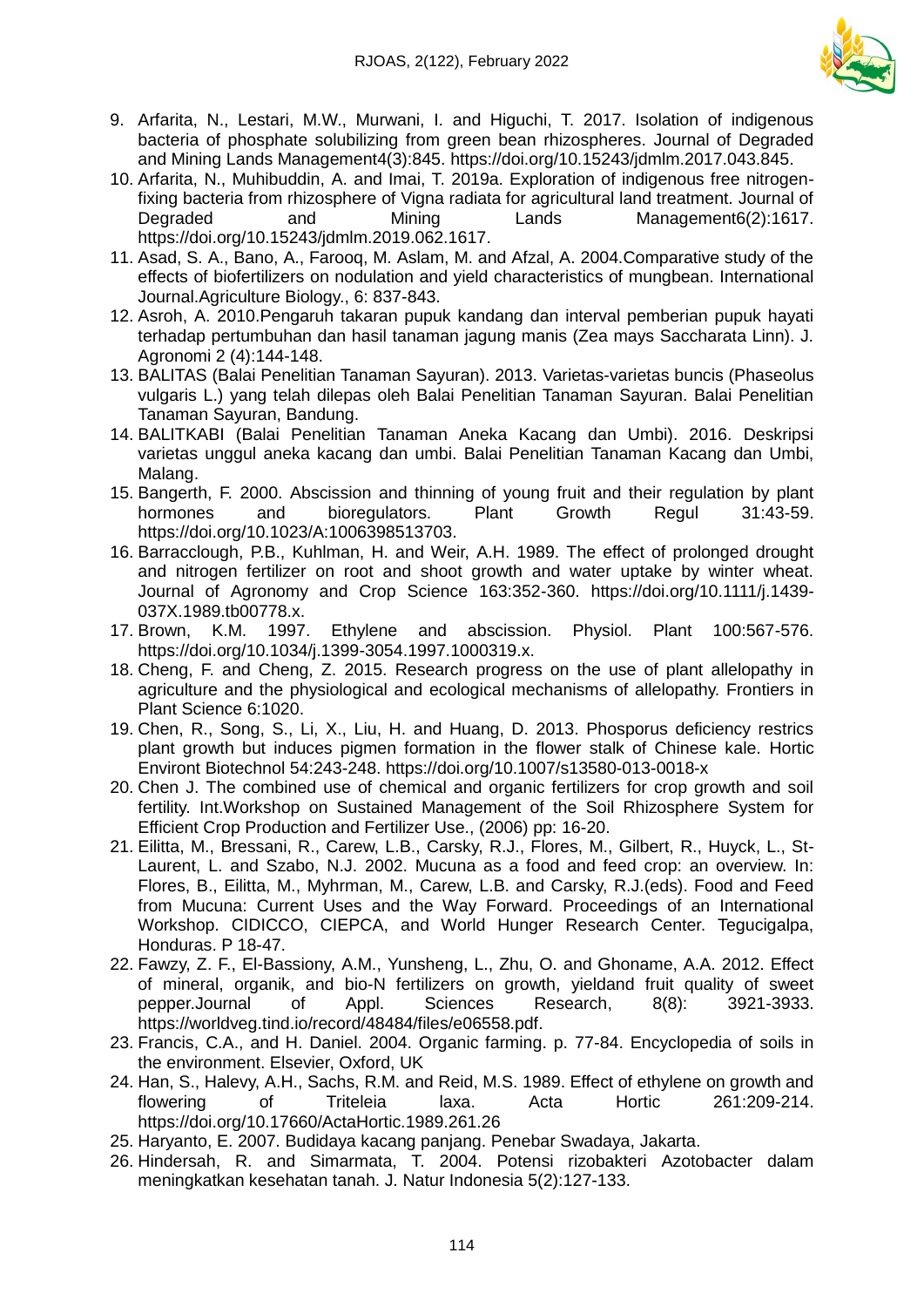

- 27. Hegde, D.M.,Dwived, B.S. and Sudhikara, S.N. 1999. Biofertilizers for cereal production in India-a review. India J. Agric. Sci 69:73-83.
- 28. Hidayat, N. 2008. Pertumbuhan dan Produksi Kacang Tanah (Arachis hypogea L.) Varietas Lokal Madura Pada Berbagai Jarak Tanam dan Pupuk Fosfor. Agrovivor, 1(1), 55–64.
- 29. Hudai, S.M.S, Sujauddin, M., Shafinat, S. and Uddin, M.S.2007. Effect of phosphorus and potassium addition on growth and nodulation of dalbergiasissoo in the nursery. Journal of Forestry Research 18:279-282. http://dx.doi.org/10.1007%2Fs11676-007- 005602.
- 30. Htwe, A.Z., Moh S.M., Soe, K.M., Moe, K and Yamakawa, T. 2019. Effects of Biofertilizer Produced from Bradyrhizobium and Streptomyces griseoflavus on Plant Growth, Nodulation, Nitrogen Fixation, Nutrient Uptake, and Seed Yield of Mung Bean, Cowpea, and Soybean. Agronomy 2019, 9, 77; doi:10.3390/agronomy9020077 www.mdpi.com/journal/agronomy.
- 31. Iqbal, N., Khan, N.A., Ferrante, A., Trivellina, A., Francini, A. and Khan, M.I.R. 2017. Ethylene role in plant growth, development and senescence: interaction with other phytohormones. Front Plant Sci 8:475. https://doi.org/10.3389/fpls.2017.00475.
- 32. Johnson, R.A. and Wichern. D.W. 2007. Applied Multivariate Statistical Analysis. Sixth Edition. New Jersey: Prentice Hall International. Inc.
- 33. Kaur., H., Gosal., S.K., Walia S. 2017. Synergitic effect og organic, inorganic, and biofertilizer on soil microbial activities in rhizospheric soil green pea. Annual Research and Review in Biology. 12 (4): 1-11.
- 34. Khanam, D. and Bhuiyan, M. A. H. 2007. Advances in biofertilizer research on pulses in Bangladesh. Proceedings on pulses for nutritional secuirity and sustainable agriculture. National Workshop on Pulses held on 24-25 July, 2007. Bangladesh Agricultural Research Institute, Gazipur-1701.p. 56-60.
- 35. Kusumiyati., Sutari, W. and Raniska, N. 2015. Growth, yield, and quality response of snap beans to the doses of compost and harvest interval on Inceptisols Jatinangor. Jurnal Kultivasi 4(2):92-98.
- 36. Lambers, H., Chapin, F.S., and Pons, T.L. 2008. Plant Physiological Ecology. New York, NY: Springer New York. https://doi.org/10.1007/978-0-387-78341-3.
- 37. Li, S.X.,Wang, Z.H., Stewart, B.A. 2011. Differences of some leguminous and nonleguminous crops in utilization of soil phosphorus and responses to phosphate fertilizers. Advances in Agronomy, 110: 126-249.
- 38. Mondal, M.M.A., Chowdhury, S.. Mollah, M.L.R. and Reza M.H. 2010. Effect of biofertilizer and urea on growth and yield of mungbean Journal Agrofor Environment. 4 (2): 101-104.
- 39. Mondal, M.M.A., Malek, M.A., Sattar, M.A., Puteh, A.B., Rafii, M.Y. Ismail, M.R. 2013. Response of Biofertilizer and urea on growth and yield in Mung bean. Legume Resources., 36 (5): 448 - 452, 2013.
- 40. Muzaffar, M., Hassan, GI., Abid, M., Amir, H., and Muzamil. S. 2013. Effects of bioorganics and chemical fertilizers on nutrient availability and biological properties of pomegranate orchard soil African Journal of Agricultural 8 (37) 4623-4627.
- 41. Peter F and Satish AB. Effect of Biofertilizer on the growth of Mungbean Vigna radiata (L , Wilczek) Int. Res. Journal of Science and Engineering, 2015; Vol. 3 (2): 51-54.
- 42. Mukhlis. and Lestari, Y. 2013. Effects of biofertilizer "m-star" on land productivity and growth of sweet corn in acid sulphate soil of swampland. AGRIVITA 35(3):242-248. http://doi.org/10.17503/agrivita.v35i3.324.
- 43. Musnamar, E.I. 2003. Organic Fertilizer: Liquid and Solid. Manufacture. Application. Jakarta. Penebar Swadaya.
- 44. Nassar, H.H., Barakat, M.A., El-Masry, T.A. and Osman, A.S.2001. Effect of potassium fertilization and paclobutrazol foliar application on vegetative growth and chemical composition of sweet pepper. Egypt J Hortic 28:113-129.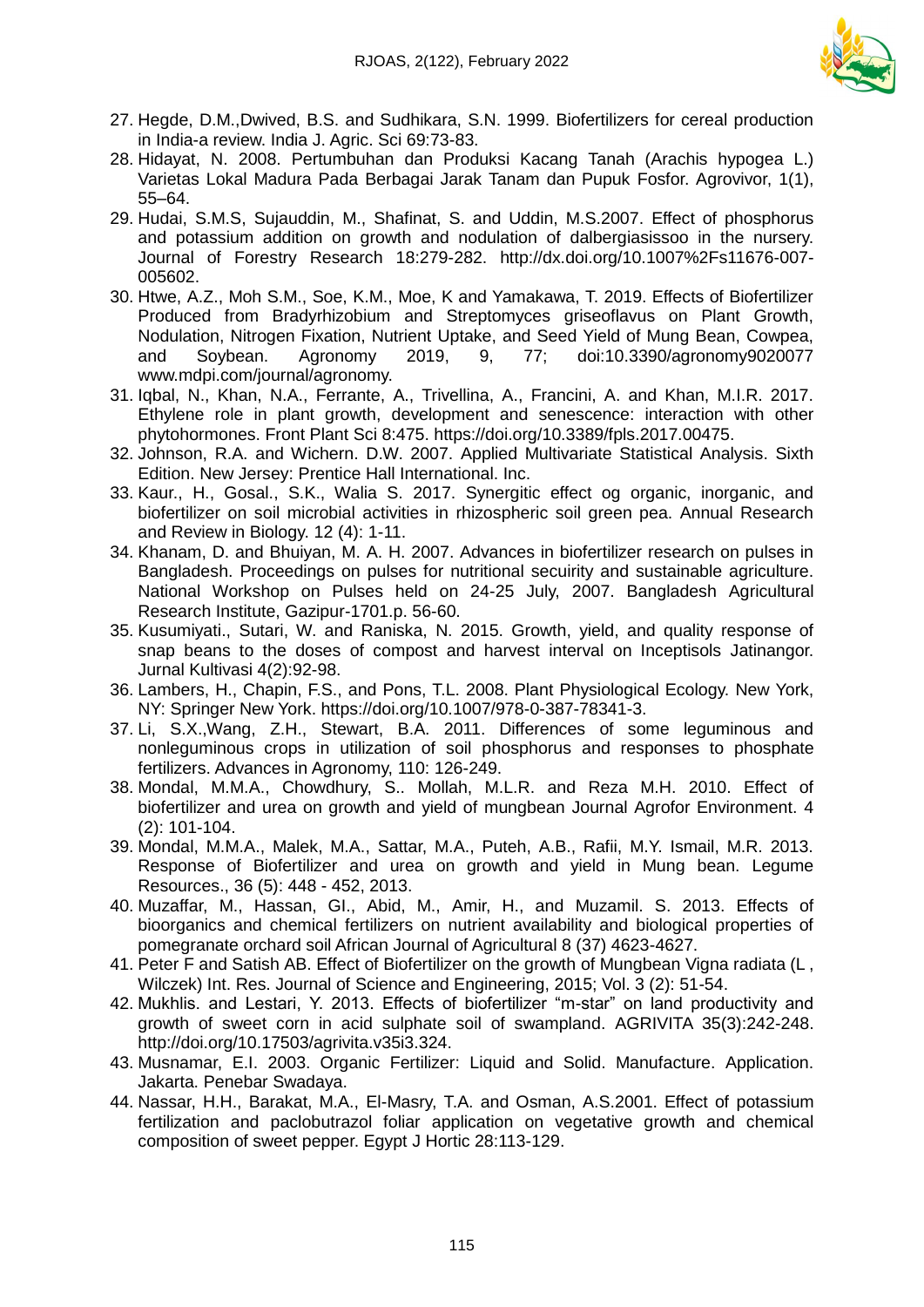

- 45. Nelza, A. 2016. Studi fenologi, karakter hasil dan mutu benih tanaman kacang koro pedang (Canavalia ensiformis L.) pada perbedaan kondisi naungan dan pemupukan. Tesis. Institut Pertanian Bogor. Bogor.
- 46. Nurhayati. 2012. Effect of interaction between dose and time of bio exstrim liquid biofertilizer on growth and production of potato (Solanum tuberosum L.). Jurnal Stevia 2(1):7-15.
- 47. Olivar, V.T., Torres, O.G.V., Patino, M.L.D., Nava, H.S., Martinez, A.R., Aleman, R.M.M., Aguilar, L.A.V. and Tejacal, L.A. 2014. Role of nitrogen and nutrients in crop nutrition. Journal of Agricultural Science and Technology 4:29-37.
- 48. Pagliai, M., N. Vignozzi, and S. Pellegrini. 2004. Soil structure and the effect of management practices. Soil Tillage Res. 79:131-143.
- 49. Parwanayoni, N.M.S. 2008. Pergantian populasi bakteri heterotrof, algae dan protozoa di Lagoon BTDC Unit penanganan limbah Nusa Dua Bali. Jurnal Bumi Lestari 8(2): 180- 185.
- 50. Permadi, A.H. and Djuariah, D.. 2000. Buncis rambat Horti- 2 dan Horti-3 tahan penyakit karat daun dengan daya hasil dan kualitas hasil tinggi. J.Hort, vol.10, no.1, hh. 82-87.
- 51. Ranjbar-Moghaddam, F., and Aminpanah, H. 2015. Green bean (Phaseolus vulgaris L.) growth and yield as affected by chemical phosphorus fertilizer and phosphate biofertilizer IDESIA (Chile) Marzo-Mayo, Volume 33, (2): 77-85.
- 52. Rizqiani, N.F., Ambarawi, E. and Yuwono, N.W. 2006. Effect of dose and frequency of liquid organic fertilizer on growth and yield of lowland (Phaseolus vulgaris L.) Agricultural Sciences 13:163-178.
- 53. Sallah Uddin, Md., Ruhul Amien, A.K.M., Jajar Ullah, Md., and Asaduzzman, A. 2009. Interaction effect of variety and different fertlizers on the growth and yield of summer mungbean. American Eurasian Journal of Agronomy 2 (3) 180-184.
- 54. Santosa, M., Maghfoer, D., and Tarno H. 2017. The influence or organic and inorganic fertilizer on the growth and yield of green bean, Phaseolus vulgaris L. grown in dry and rainy season. AGRIVITA. Journal of Agricultural Science. 39 (3) 296-302.
- 55. Saraswati, R., Prihatini, T. and Hastuti, R.D. 2004. Teknologi pupuk mikroba untuk meningkatkan efisiensi pemupukan dan keberlanjutan sistem produksi padi sawah. p. 169-189. Dalam: Fahmuddin Agus et al. (eds.) Tanah sawah dan teknologi pengelolaannya. Pusat Penelitian dan Pengembangan Tanah dan Agroklimat, Bogor.
- 56. Setyorini, D., Saraswati, R. and Anwar, E.K. 2006. Kompos. Dalam Buku Pupuk Organik dan Hayati. BBSDLP-Badan Litbang Pertanian. p.11 – 40.
- 57. Shaheen, A.M., Mona, M., Abdel, M., Ali, A.H. and Rizk, F.A. 2007. Natural and chemical phosphorus fertilizers as affected onion plant growth, bulbs yield and its some physical and chemical properties. Aust J Basic Appl Sci 1:519-524. https://pdfs.semanticscholar.org/0e63/aef1a283a455405ef28cf5812fd737135442.pdf.
- 58. Shen. D. (1997). Microbial diversity and application of microbial products for agricultural purposes in China. Agric. Ecosyst. Environ. 62(2-3). 237-245. https://doi.org/10.1016/S0167-8809(96)01132-2.
- 59. Sindhuja, G., Kiran Patro, TSKK., Salomi Suneetha, DR., Emmanuel. N and Chennkesavulu B. 2021. Effect of integrated nutrient management on yield and quality of yardlong bean (Vigna unguiculata (L.) Walp. Ssp. Sesquipedalis Verdc.). Journal of Pharmacognosy and Phytochemistry. 10(2) ; 703-705.
- 60. Simanungkalit, R.D.M., Saraswati, R., Hastuti, R.D. and Hussein, E. 2006 Organic fertilizer and biological fertilizer. Center for Agricultura; Land Resources 6:113-140.
- 61. Soares, M.M., Sediyama, T., Neves, J.C.L., dos Santos Junior, H.C. and da Silva, L.J. 2016. Nodulation growth and soybean yield in response to seed coating and split application of phosphorus. J. Seed Sci 38:020-040. http://dx.doi.org/10.1590/2317- 1545v38n1155355.
- 62. Suliasih and Widawati, S. 2018. The Effect of Biofertilizer Combined with Organic or Inorganic Fertilizer on Growth of Caesalpinia pulcherrima and Bacterial Population in Soil. IOP Conference. Series: Earth and Environmental Science 166 (2018) 012024 doi:10.1088/1755-1315/166/1/012024.